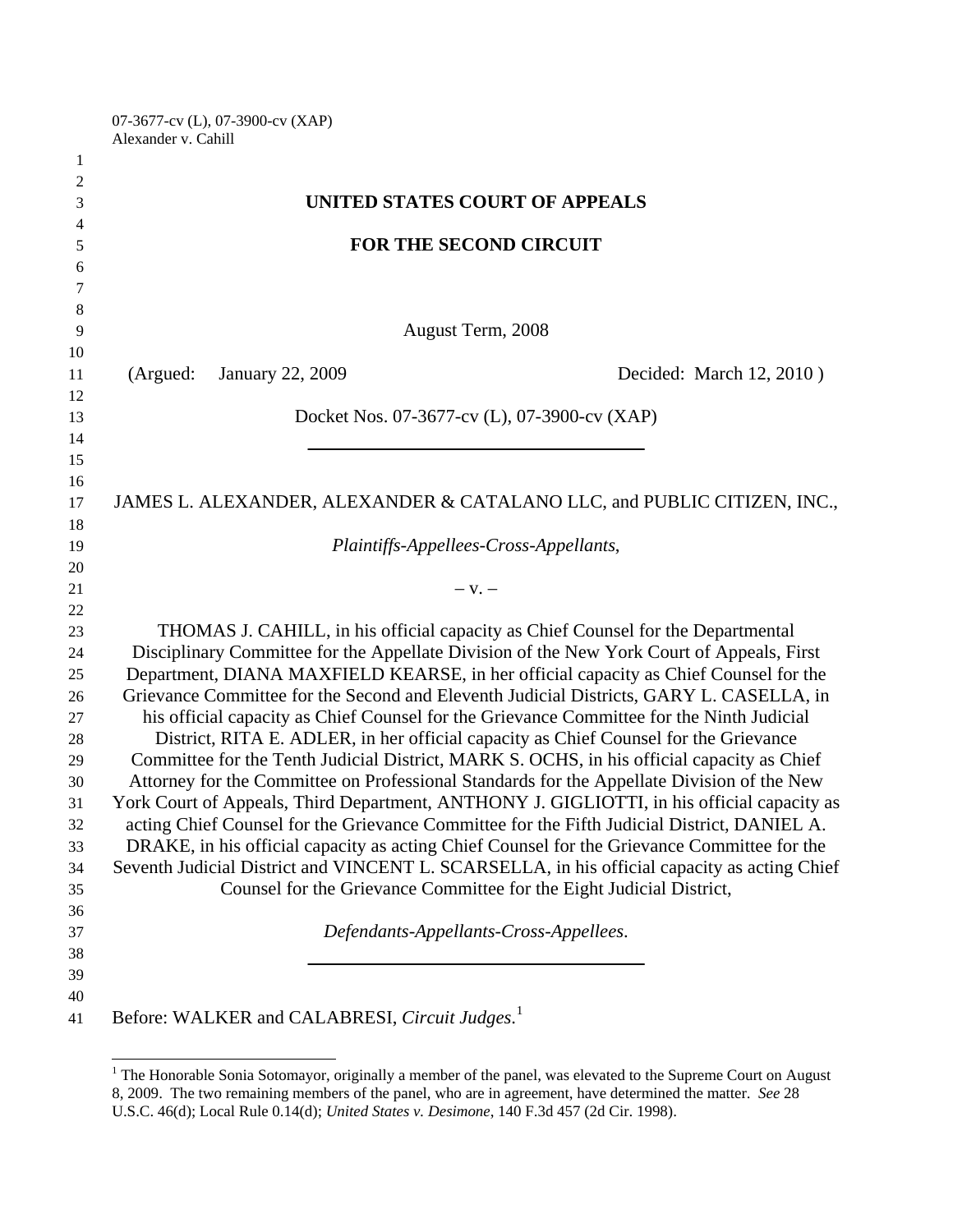| 1  | Defendants below, representing New York's Appellate Division, appeal from the                                 |
|----|---------------------------------------------------------------------------------------------------------------|
| 2  | decision of the United States District Court for the Northern District of New York (Scullin, J.),             |
| 3  | granting summary judgment to Plaintiffs and invalidating content-based restrictions on attorney               |
| 4  | advertising in New York State. Plaintiffs below cross-appeal from so much of the District                     |
| 5  | Court's opinion as granted summary judgment to Defendants, upholding a thirty-day moratorium                  |
| 6  | on targeted solicitation following a specific incident. The District Court's opinion is                       |
| 7  | AFFIRMED in part and REVERSED in part.                                                                        |
| 8  |                                                                                                               |
| 9  |                                                                                                               |
| 10 | GREGORY A. BECK (Brian Wolfman, on the brief),                                                                |
| 11 | Public Citizen Litigation Group, Washington, D.C., for                                                        |
| 12 | Plaintiffs-Appellees-Cross-Appellants.                                                                        |
| 13 |                                                                                                               |
| 14 | <b>OWEN DEMUTH, Assistant Solicitor General (Barbara D.</b>                                                   |
| 15 | Underwood, Solicitor General, Andrew D. Bing, Deputy                                                          |
| 16 | Solicitor General, and Peter H. Schiff, Senior Counsel, of                                                    |
| 17 | counsel), for Andrew M. Cuomo, Attorney General of the                                                        |
| 18 | State of New York, Albany, N.Y., for Defendants-                                                              |
| 19 | Appellants-Cross-Appellees.                                                                                   |
| 20 |                                                                                                               |
| 21 | David G. Keyko and Ryan G. Kriger, Pillsbury Winthrop                                                         |
| 22 | Shaw Pittman LLP, New York, N.Y., for amicus curiae                                                           |
| 23 | Bar of the City of New York in support of Plaintiffs-                                                         |
| 24 | Appellees-Cross-Appellants.                                                                                   |
| 25 |                                                                                                               |
| 26 | Kathryn Grant Madigan, New York State Bar Association,                                                        |
| 27 | Albany, N.Y., and Bernice K. Leber (Jennifer L. Bougher                                                       |
| 28 | and Ali M. Arain, on the brief), Arent Fox LLP, New York,                                                     |
| 29 | N.Y., for amicus curiae New York State Bar Association in                                                     |
| 30 | support of Defendants-Appellants-Cross-Appellees.                                                             |
| 31 |                                                                                                               |
| 32 |                                                                                                               |
| 33 | CALABRESI, Circuit Judge:                                                                                     |
| 34 | New York's Appellate Division adopted new rules prohibiting certain types of attorney                         |
| 35 | advertising and solicitation, which were to take effect February 1, 2007. The new rules barred,               |
| 36 | <i>inter alia</i> , testimonials from clients relating to pending matters, portrayals of judges or fictitious |
| 37 | law firms, attention-getting techniques unrelated to attorney competence, and trade names or                  |

38 nicknames that imply an ability to get results. The amendments also established a thirty-day

39 moratorium for targeted solicitation following a specific incident, including targeted ads on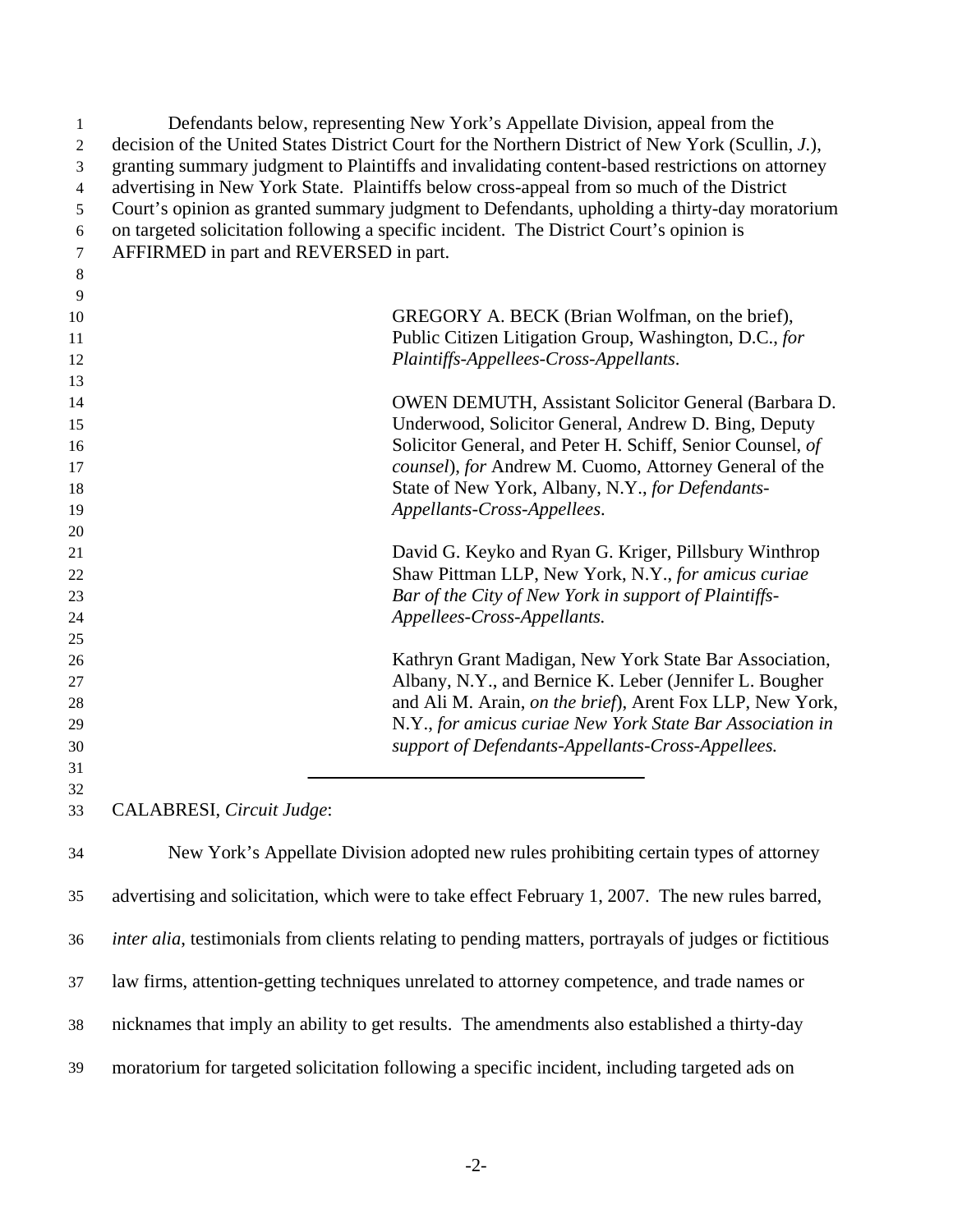television or in other media. Plaintiffs, a New York attorney, along with his law firm and a notfor-profit public interest organization, challenged these provisions as violating the First Amendment. The District Court agreed in part—it declared most of the content-based rules unconstitutional, while upholding the thirty-day moratorium. Both Plaintiffs and Defendants timely appealed from portions of the District Court's decision adverse to them. For the reasons that follow, we conclude that the District Court properly granted summary judgment to Plaintiffs with respect to the content-based advertising restrictions, with the exception of the prohibition on portrayals of fictitious law firms. We likewise conclude that the District Court properly granted summary judgment to Defendants with respect to the thirty-day moratorium. Accordingly, we affirm the District Court's opinion in large part, and reverse in part. 1 2 3 4 5 6 7 8 9 10

11

### **BACKGROUND**

12 *A. The Parties* 

13 14 15 16 17 18 19 20 21 22 23 The Plaintiffs-Appellees-Cross-Appellants ("Plaintiffs") are an individual (James Alexander), a law firm (Alexander & Catalano), and a not-for-profit consumer rights organization (Public Citizen). Alexander is the managing partner of Alexander & Catalano, a personal injury law firm with offices in Syracuse and Rochester. Alexander & Catalano use various broadcast and print media to advertise. Prior to the adoption of New York's new attorney advertising rules, the firm's commercials often contained jingles and special effects, including wisps of smoke and blue electrical currents surrounding the firm's name. Firm advertisements also featured dramatizations, comical scenes, and special effects—for instance, depicting Alexander and his partner as giants towering above local buildings, running to a client's house so quickly they appear as blurs, and providing legal assistance to space aliens. Another advertisement depicted a judge in the courtroom and stated that the judge is there "to

-3-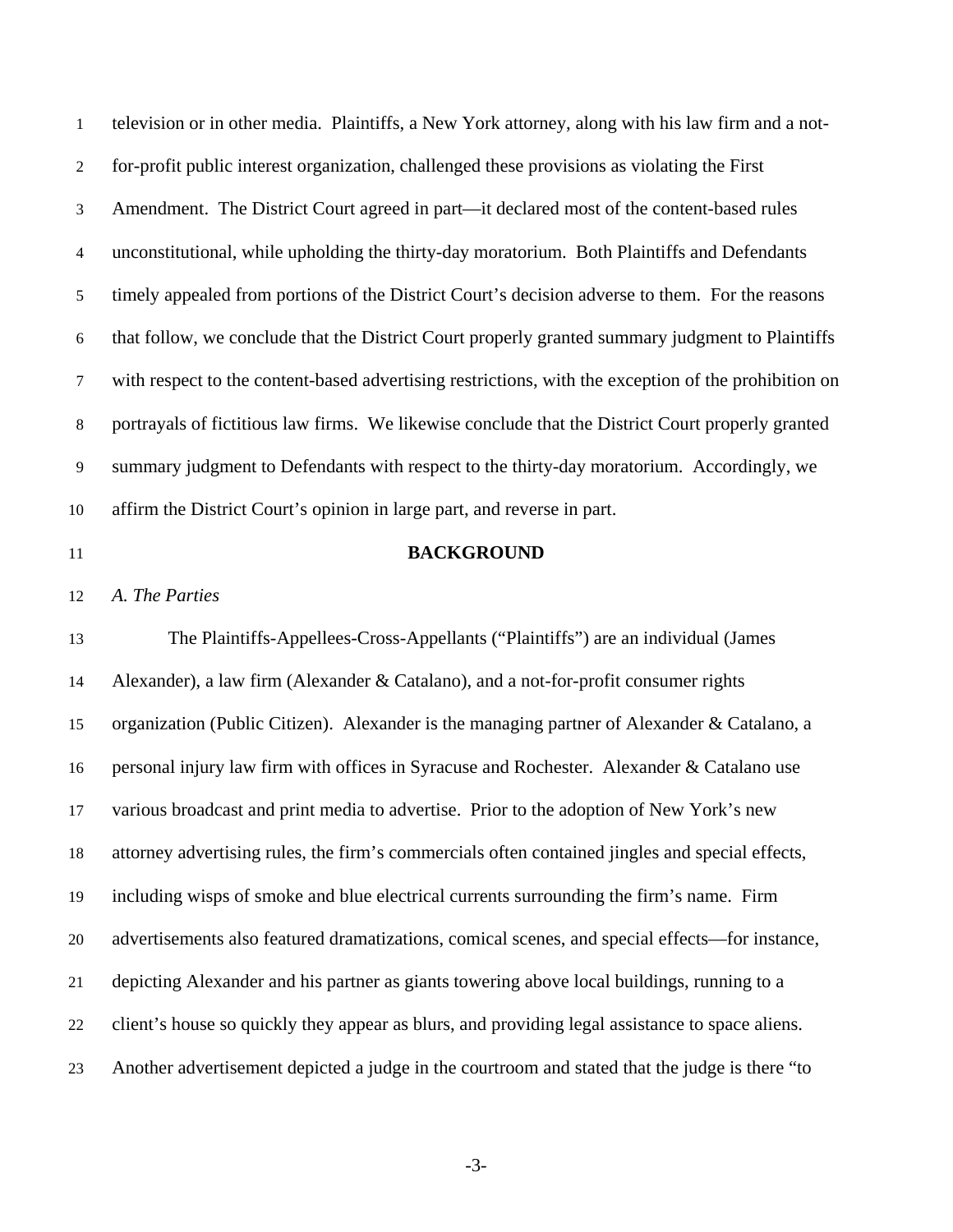make sure [the trial] is fair." The firm's ads also frequently included the firm's slogan, "heavy hitters," and phrases like "think big" and "we'll give you a big helping hand." To date, no disciplinary actions have been brought against the firm or its lawyers based on firm advertising. The new rules, however, caused the firm to halt its advertisements for fear of such action. 1 2 3 4 5 6 7 8 9 10 11 12 13 14 15 16 17 18 19 20 21 22 Plaintiff Public Citizen is a D.C. not-for-profit corporation, with approximately 100,000 members nationwide, including roughly 10,000 in New York. Public Citizen Litigation Group is a division of Public Citizen that conducts, *inter alia*, *pro bono* constitutional litigation in state and federal courts on behalf of its clients. These organizations maintain a website and various blogs, and participate in distributing educational materials on various legal issues to the public. Defendants-Appellants-Cross-Appellees ("Defendants") are the chief counsels or acting chief counsels of the disciplinary committees whose jurisdiction lies within each of the four Judicial Departments of the New York Supreme Court, Appellate Division. The Appellate Division is authorized to discipline attorneys for professional misconduct. *See* N.Y. Judiciary Law  $\S 90(2)$  (McKinney 2009). Pursuant to this authority, the four presiding justices of each of New York's four departments are responsible for adopting disciplinary rules, which set the parameters for professional conduct and provide for the discipline of attorneys violating the rules. The departments have, in turn, appointed the disciplinary committees of which Defendants are a part. These committees undertake investigations into complaints of attorney misbehavior. Following an investigation, Defendants are empowered to take a number of actions with respect to a complaint, including issuing a letter of caution or recommending that formal disciplinary proceedings be started. When formal disciplinary proceedings are deemed warranted, Defendants begin such proceedings in the Appellate Division. Accordingly, Defendants are

-4-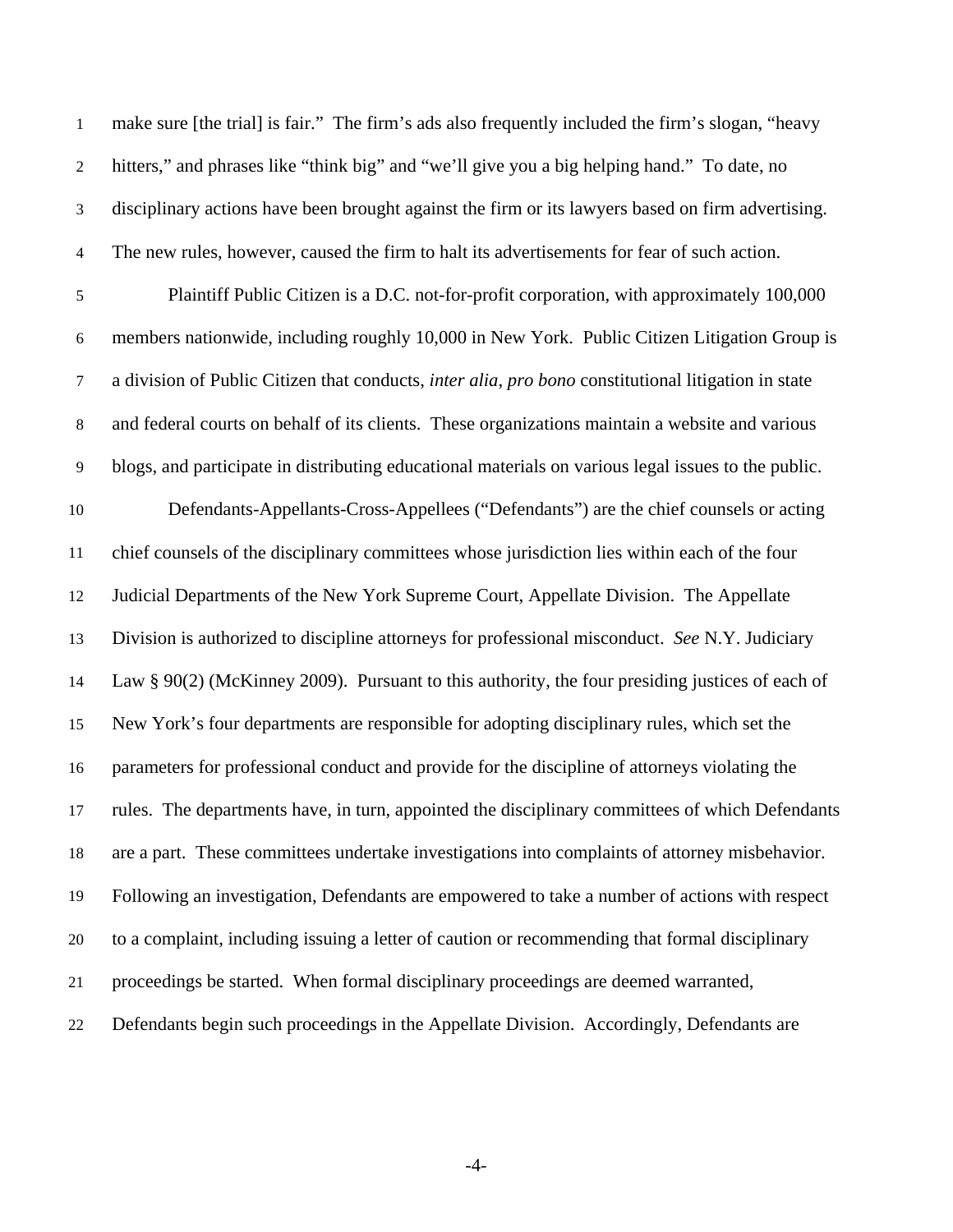responsible for enforcing the New York Code of Professional Responsibility and the attorney disciplinary rules promulgated thereunder. 1 2

3

#### 4 *B. The Appellate Division's Adoption of the New Rules*

| $\sqrt{5}$               | In June 2006, the presiding justices of the four departments of the Appellate Division                                                                                                                                                                              |
|--------------------------|---------------------------------------------------------------------------------------------------------------------------------------------------------------------------------------------------------------------------------------------------------------------|
| $\boldsymbol{6}$         | approved for comment draft amendments to the then-existing rules. A press release explained                                                                                                                                                                         |
| $\tau$                   | that the new rules were designed to protect consumers "against inappropriate solicitations or                                                                                                                                                                       |
| $\,8\,$                  | potentially misleading ads, as well as overly aggressive marketing," and to "benefit the bar by                                                                                                                                                                     |
| 9                        | ensuring that the image of the legal profession is maintained at the highest possible level."                                                                                                                                                                       |
| 10                       | Following a comment period, the presiding justices issued final rules. These rules were set to                                                                                                                                                                      |
| 11                       | take effect on February 1, 2007.                                                                                                                                                                                                                                    |
| 12                       | We consider below a subset of these final rules, which we subdivide into two categories.                                                                                                                                                                            |
| 13                       | The first group of amendments imposes a series of content-based restrictions:                                                                                                                                                                                       |
| 14                       | N.Y. Comp. Codes R. & Regs., tit. 22, § 1200.50(c):                                                                                                                                                                                                                 |
| 15                       | (c) An advertisement shall not:                                                                                                                                                                                                                                     |
| 16<br>17                 | (1) include an endorsement of, or testimonial about, a lawyer or law firm<br>from a client with respect to a matter that is still pending                                                                                                                           |
| 18<br>19<br>20<br>21     | (3) include the portrayal of a judge, the portrayal of a fictitious law firm,<br>the use of a fictitious name to refer to lawyers not associated together in a<br>law firm, or otherwise imply that lawyers are associated in a law firm if<br>that is not the case |
| $22\,$<br>23<br>24<br>25 | (5) rely on techniques to obtain attention that demonstrate a clear and<br>intentional lack of relevance to the selection of counsel, including the<br>portrayal of lawyers exhibiting characteristics clearly unrelated to legal<br>competence                     |
| 26<br>27                 | (7) utilize a nickname, moniker, motto or trade name that implies an ability to<br>obtain results in a matter. $^{2}$                                                                                                                                               |

<span id="page-4-0"></span><sup>&</sup>lt;sup>2</sup> At the time this action was argued, these provisions appeared at N.Y. Comp. Codes R. & Regs., tit. 22, § 1200.6(c). They appear at their present location without change.

An attorney "advertisement" is defined by N.Y. Comp. Codes R. & Regs., tit. 22, § 1200.0(a) as "any public or private communication made by or on behalf of a lawyer or law firm about that lawyer or law firm's services, the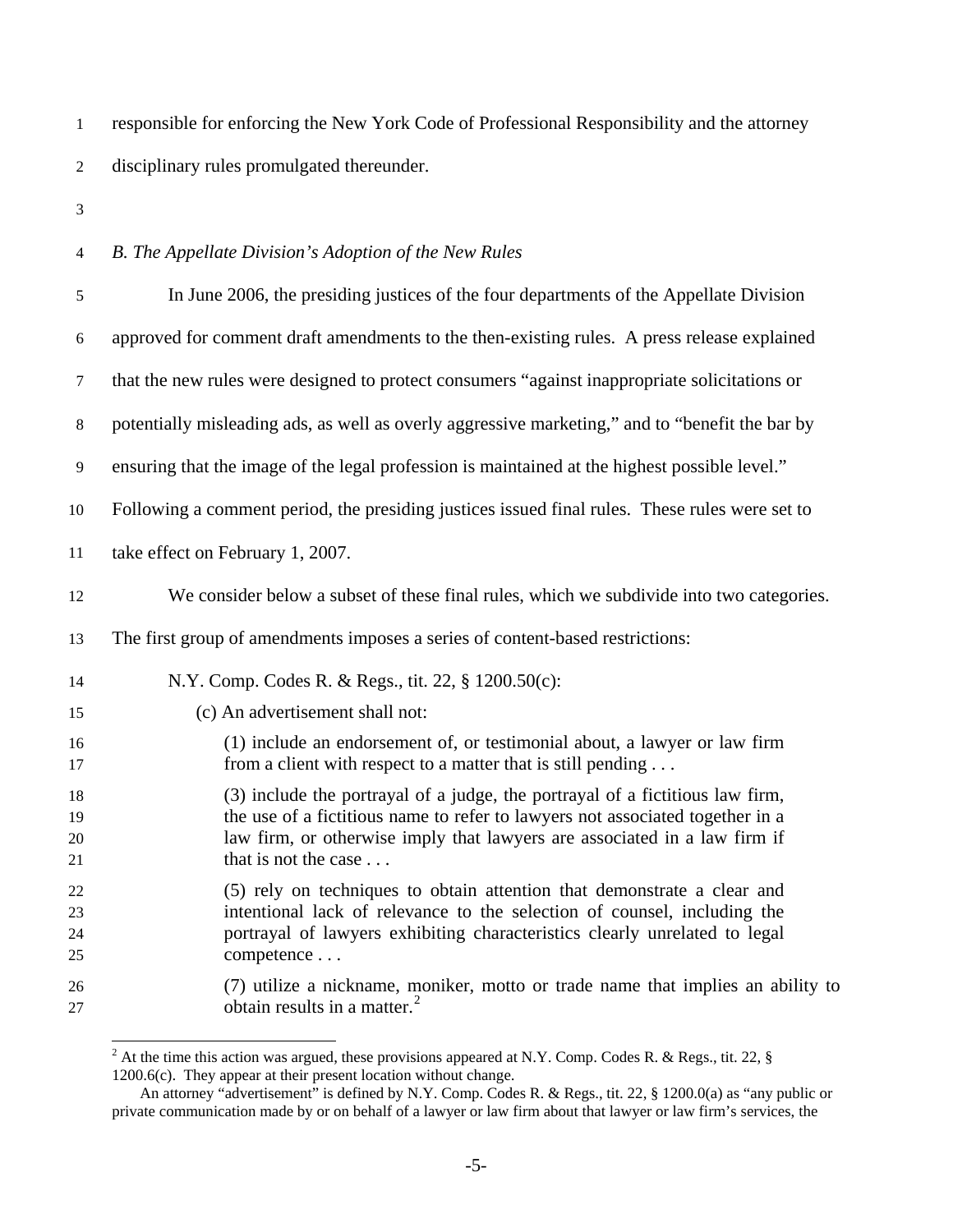| $\mathbf{1}$   |                                                                                                                                                       |
|----------------|-------------------------------------------------------------------------------------------------------------------------------------------------------|
| $\sqrt{2}$     | The second group of amendments imposes a thirty-day moratorium on certain                                                                             |
| $\mathfrak{Z}$ | communications following a personal injury or wrongful death event:                                                                                   |
| $\overline{4}$ |                                                                                                                                                       |
| 5              | N.Y. Comp. Codes R. & Regs., tit. 22, § 1200.52: Solicitation and                                                                                     |
| 6              | Recommendation of Professional Employment                                                                                                             |
| $\tau$         | (b) For purposes of this Rule, "solicitation" means any advertisement initiated                                                                       |
| 8              | by or on behalf of a lawyer or law firm that is directed to, or targeted at, a                                                                        |
| 9              | specific recipient or group of recipients, or their family members or legal                                                                           |
| 10             | representatives, the primary purpose of which is the retention of the lawyer or                                                                       |
| 11             | law firm, and a significant motive for which is pecuniary gain. It does not                                                                           |
| 12<br>13       | include a proposal or other writing prepared and delivered in response to a<br>specific request of a prospective client.                              |
| 14             | (e) No solicitation relating to a specific incident involving potential claims for                                                                    |
| 15             | personal injury or wrongful death shall be disseminated before the 30th day                                                                           |
| 16             | after the date of the incident, unless a filing must be made within 30 days of                                                                        |
| 17             | the incident as a legal prerequisite to the particular claim, in which case no                                                                        |
| 18             | unsolicited communication shall be made before the 15th day after the date of                                                                         |
| 19             | the incident.                                                                                                                                         |
| 20             |                                                                                                                                                       |
| 21             |                                                                                                                                                       |
| 22             | N.Y. Comp. Codes R. & Regs., tit. 22 § 1200.36: Communication after Incidents                                                                         |
| 23             | Involving Personal Injury or Wrongful Death                                                                                                           |
| 24             |                                                                                                                                                       |
| 25             | (a) In the event of a specific incident involving potential claims for personal                                                                       |
| 26             | injury or wrongful death, no unsolicited communication shall be made to an                                                                            |
| 27             | individual injured in the incident or to a family member or legal                                                                                     |
| 28             | representative of such an individual, by a lawyer or law firm, or by any                                                                              |
| 29             | associate, agent, employee or other representative of a lawyer or law firm                                                                            |
| 30             | representing actual or potential defendants or entities that may defend and/or                                                                        |
| 31             | indemnify said defendants, before the 30th day after the date of the incident,                                                                        |
| 32             | unless a filing must be made within 30 days of the incident as a legal                                                                                |
| 33             | prerequisite to the particular claim, in which case no unsolicited                                                                                    |
| 34             | communication shall be made before the 15th day after the date of the                                                                                 |
| 35             | incident.                                                                                                                                             |
| 36             |                                                                                                                                                       |
| 37<br>38       | (b) An unsolicited communication by a lawyer or law firm, seeking to<br>represent an injured individual or the legal representative thereof under the |
|                | circumstance described in paragraph (a) shall comply with [§ $1200.52(e)$ ]. <sup>3</sup>                                                             |
| 39             |                                                                                                                                                       |

primary purpose of which is for the retention of the lawyer or law firm. It does not include communications to existing clients or other lawyers."

-

<span id="page-5-0"></span><sup>3</sup> At the time this action was argued, these provisions appeared at N.Y. Comp. Codes R. & Regs., tit. 22, §§ 1200.8 and 1200.41, respectively. Former § 1200.8 appears unchanged at § 1200.52. Former § 1200.41, which now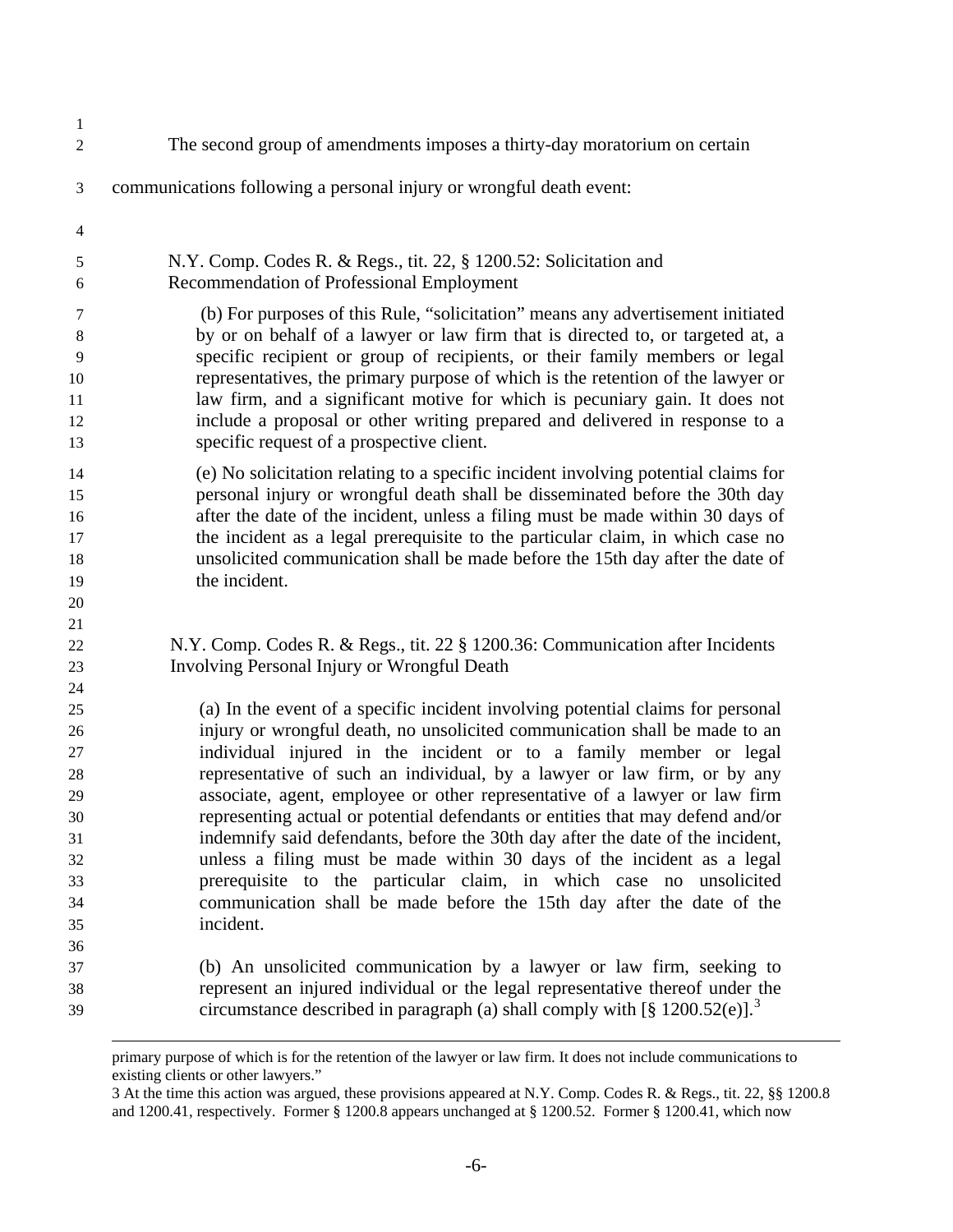#### 1 2

# *C. The Present Action and District Court Decision*

| $\mathfrak{Z}$ | Plaintiffs filed their complaint on February 1, 2007, the date on which the new rules were         |
|----------------|----------------------------------------------------------------------------------------------------|
| $\overline{4}$ | to take effect. They sought declaratory and injunctive relief from several of the new rules,       |
| $\sqrt{5}$     | including all those set forth above. Plaintiffs contended that these rules infringed their First   |
| 6              | Amendment rights because the rules prohibited "truthful, non-misleading communications that        |
| $\tau$         | the state has no legitimate interest in regulating." Plaintiffs moved for a preliminary injunction |
| $\,8\,$        | against enforcement of the rules, and Defendants moved to dismiss the complaint for, inter alia,   |
| $\overline{9}$ | lack of standing. The District Court (Scullin, J.) reserved decision on Plaintiffs' motion and     |
| 10             | denied Defendants' cross-motion. Alexander v. Cahill, No. 5:07-cv-117, 2007 U.S. Dist. LEXIS       |
| 11             | 29823 (N.D.N.Y. Apr. 23, 2007). Thereafter, the parties stipulated to a set of facts and exhibits  |
| 12             | that became the basis for competing motions for summary judgment.                                  |
| 13             | On July 23, 2007, the District Court filed its Memorandum-Decision and Order granting              |
| 14             | partial summary judgment to Plaintiffs and partial summary judgment to Defendants. Alexander       |
| 15             | v. Cahill, 634 F.Supp.2d 239 (N.D.N.Y. 2007). Principally, the District Court found                |
| 16             | unconstitutional the disputed provisions of $\S$ 1200.50(c) set forth above, while concluding that |
| 17             | the thirty-day moratorium provisions survived constitutional scrutiny. <sup>4</sup>                |
| 18             | Throughout its opinion, the District Court applied the test for commercial speech set forth        |
| 19             | in Central Hudson, which considers whether (1) the speech is protected by the First Amendment;     |
| 20             | $(2)$ there is a substantial state interest to be achieved by the restriction; (3) the restriction |
| 21             | materially advances the state interest; and (4) the restriction is narrowly drawn. See Central     |
|                |                                                                                                    |

appears at § 1200.36, has changed by shifting between subsections (a) and (b) the class of lawyers and law firms it addresses. The parties have not briefed the relevance, if any, of this change. We accordingly read the change to be immaterial to this appeal.

<span id="page-6-0"></span><sup>4</sup> The District Court made several additional rulings that are not at issue in these appeals. Most importantly, the District Court accepted a narrowing construction of the amendments as inapplicable to non-commercial attorney communications. On this basis, the District Court granted Defendants' summary judgment motion as to Plaintiffs' claims regarding application of the rules to non-commercial speech. *Alexander*, 634 F.Supp.2d at 255-56.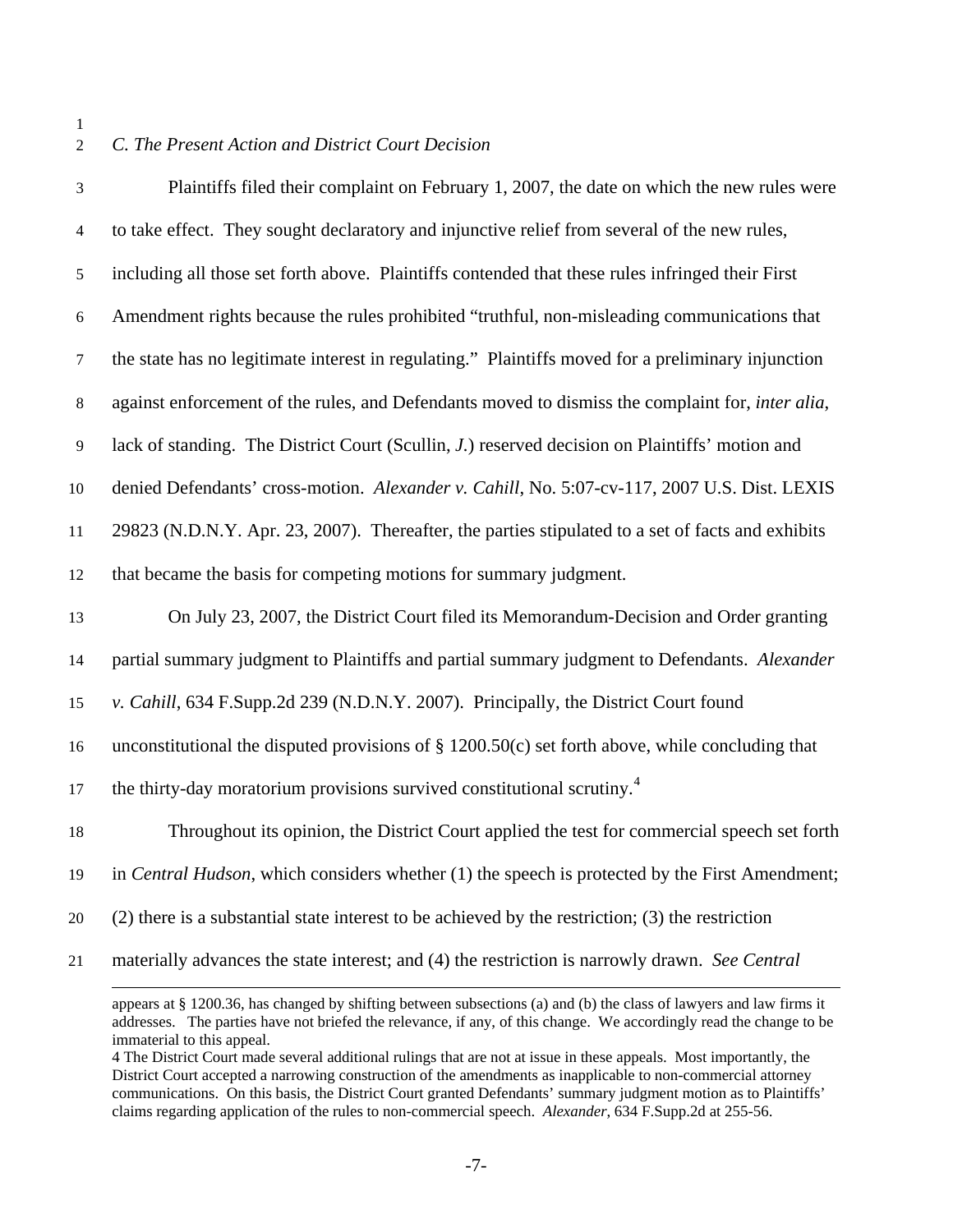*Hudson Gas & Elec. Corp. v. Pub. Serv. Comm'n of N.Y.*, 447 U.S. 557, 564-66 (1980). The District Court rejected Defendants' claim that "the State of New York could ban attorney advertising that was 'irrelevant, unverifiable, [and] non-informational' without reference to the *Central Hudson* test." *Alexander*, 634 F.Supp.2d at 246 n.4. It concluded: "Defendants have provided no legal support for this proposition, and the Court finds none. Although these characteristics may be evidence that an advertisement is misleading, they do not by themselves constitute a justification for banning commercial speech in the form of attorney advertising." *Id.* 1 2 3 4 5 6 7 8 9 10 11 12 13 14 15 16 17 18 19 20 21 22 23 Turning to the amendments that restricted potentially misleading advertisements, including the disputed provisions of § 1200.50(c), the District Court found that Defendants' stated interest in protecting consumers from misleading attorney advertisements was a substantial one. *Id.* at 247-48. Under *Central Hudson*'s penultimate prong, which requires that the regulation materially advance the state's interest, however, the District Court concluded that the record was "notably lacking." *Id.* at 248. The District Court gave considerable weight to Defendants' reliance on the New York State Bar Association's Task Force Report on Lawyer Advertising, but concluded that the Report provided sufficient support only for two amendments: the prohibition on the portrayal of judges in attorney advertisements, and the prohibition on the use of trade names that imply an ability to get results. *Id.* at 248-49. As to the remaining disputed portions of § 1200.50(c), the District Court emphasized that the Task Force Report had recommended disclosure and invigorated enforcement of existing rules, rather than any new content-based restrictions. *Id.* at 249. Finally, the District Court found that the two amendments that materially advanced New York's interest in preventing misleading advertising did not do so in a sufficiently narrowly tailored fashion. The District Court criticized Defendants for failing "to produce any evidence that measures short of categorical bans would not have sufficed to

-8-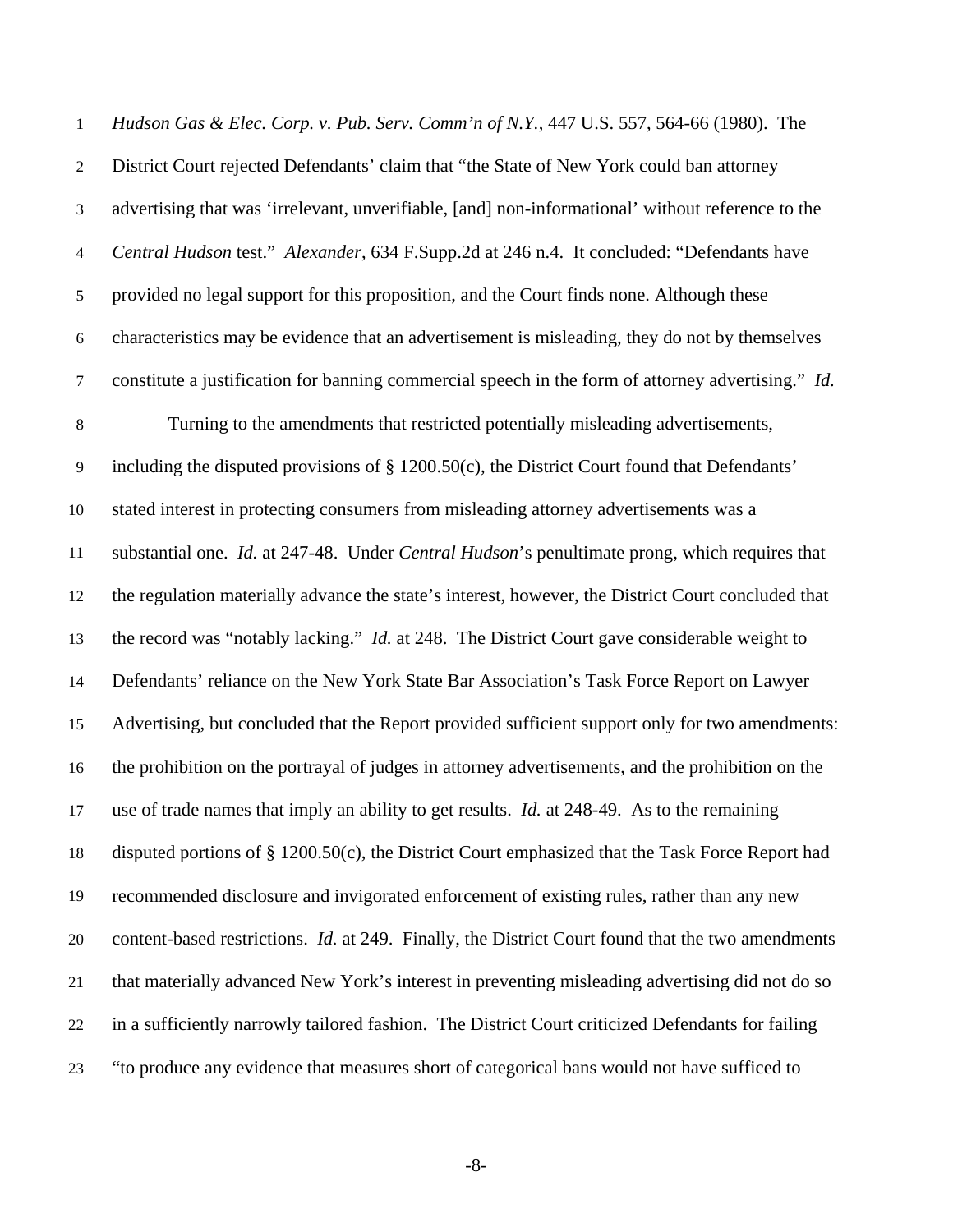remedy the perceived risks of such advertising being misleading." *Id.* at 250. The District Court therefore concluded that all of the disputed portions of § 1200.50(c) failed the *Central Hudson* test. 1 2 3

4 5 6 7 8 9 10 11 12 13 14 15 16 17 18 19 20 21 22 With regard to the thirty-day moratorium on contacting victims, the District Court reached the opposite conclusion. The District Court recognized that New York's moratorium is broader than the Florida moratorium sustained by the Supreme Court in *Florida Bar v. Went For It, Inc.*, 515 U.S. 618 (1995). Florida's moratorium was limited to direct-mail solicitation, while New York's provisions "extend by their plain language to television, radio, newspaper, and website solicitations that are directed to or targeted at a specific recipient or group of recipients." *Alexander*, 634 F.Supp.2d at 253. Nonetheless, the District Court concluded that New York's moratorium materially advanced state interests in protecting the privacy of citizens and guarding against the indignity of being solicited for legal services immediately following a personal injury or a wrongful death event, and did so in a reasonably proportionate manner. *Id.* at 253-55. The District Court relied on "an emerging consensus among authorities, state and federal, regarding the desirability of some form of moratorium," citing the Task Force Report's review of directmail moratoria in Florida and eight other states, the federal airline disaster moratorium (which prohibits not only direct-mail solicitation, but "unsolicited communications" generally for a forty-five day period, 49 U.S.C. § 1136), and the Supreme Court's opinion in *Florida Bar*. *Alexander*, 634 F.Supp.2d at 254. The District Court also noted "the existence of 'ample alternative channels' for the public to receive information concerning legal services during the moratorium period—namely, general advertisements in any media, provided they do not reference a specific tragedy." *Id.* (quoting *Florida Bar*, 515 U.S. at 633-34).

23

#### **DISCUSSION**

-9-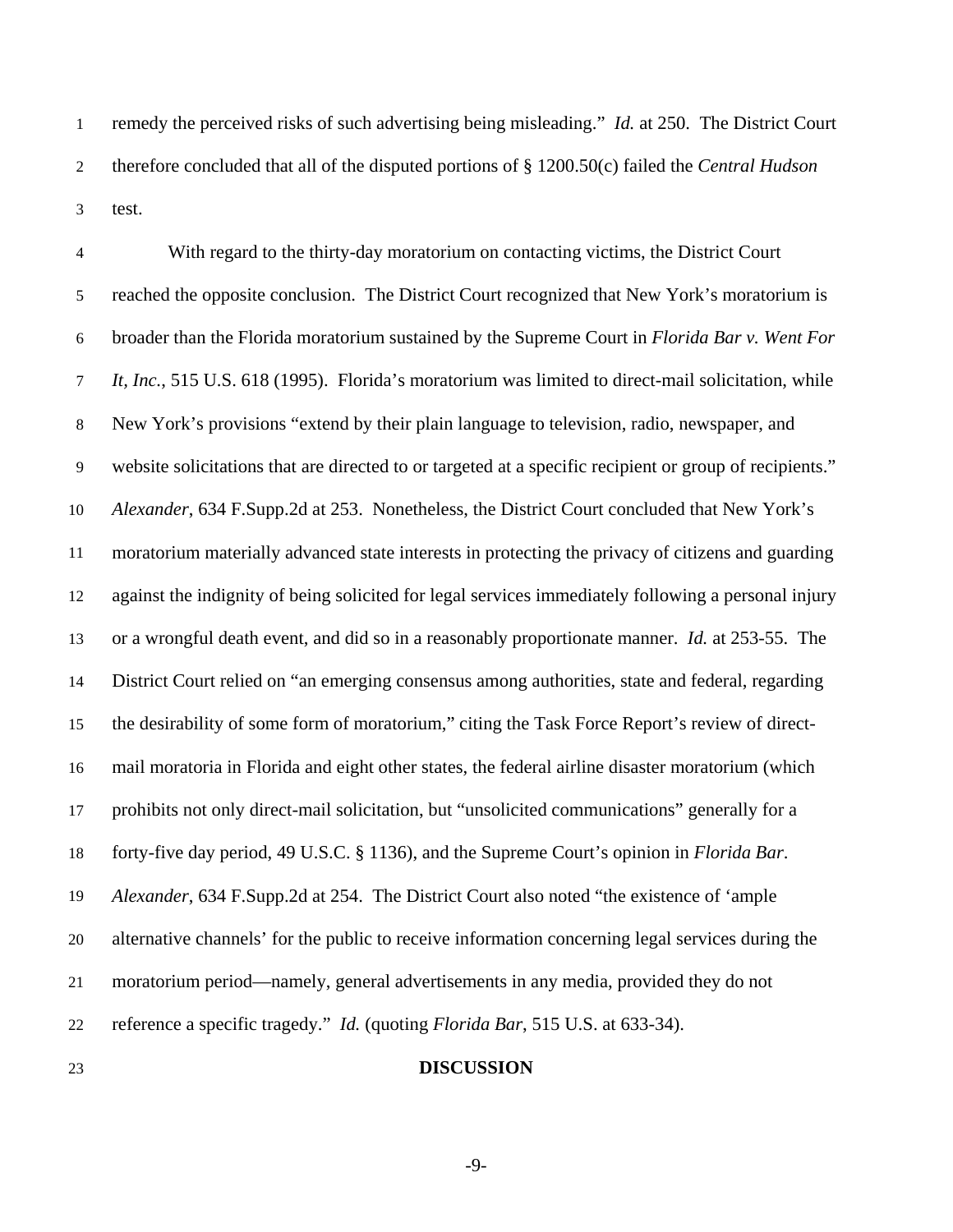| $\mathbf{1}$                   | This case calls on us once again to assess the scope of First Amendment protection                                                                                                                                                                                                                                                                                                                                                                                                                              |
|--------------------------------|-----------------------------------------------------------------------------------------------------------------------------------------------------------------------------------------------------------------------------------------------------------------------------------------------------------------------------------------------------------------------------------------------------------------------------------------------------------------------------------------------------------------|
| 2                              | accorded to commercial speech, and the measure of evidence a state must present in regulating                                                                                                                                                                                                                                                                                                                                                                                                                   |
| 3                              | such speech. Because this action was resolved on summary judgment, we review the District                                                                                                                                                                                                                                                                                                                                                                                                                       |
| 4                              | Court's decision <i>de novo</i> , drawing all factual inferences in favor of the non-moving party. Miller                                                                                                                                                                                                                                                                                                                                                                                                       |
| 5                              | v. Wolpoff & Abramson, L.L.P., 321 F.3d 292, 300 (2d Cir. 2003).                                                                                                                                                                                                                                                                                                                                                                                                                                                |
| 6                              | The Supreme Court has established a four-part inquiry for determining whether                                                                                                                                                                                                                                                                                                                                                                                                                                   |
| 7                              | regulations of commercial speech are consistent with the First Amendment:                                                                                                                                                                                                                                                                                                                                                                                                                                       |
| 8<br>9<br>10<br>11<br>12<br>13 | [1] whether the expression is protected by the First Amendment. For commercial<br>speech to come within that provision, it at least must concern lawful activity and<br>not be misleading. Next, we ask [2] whether the asserted governmental interest is<br>substantial. If both inquiries yield positive answers, we must determine [3]<br>whether the regulation directly advances the governmental interest asserted, and<br>[4] whether it is not more extensive than is necessary to serve that interest. |
| 14<br>15                       | Central Hudson Gas & Elec. Corp. v. Pub. Serv. Comm'n of N.Y., 447 U.S. 557, 566 (1980). <sup>5</sup>                                                                                                                                                                                                                                                                                                                                                                                                           |
| 16                             |                                                                                                                                                                                                                                                                                                                                                                                                                                                                                                                 |
| 17                             | A. The Disputed Provisions Regulate Commercial Speech Protected by the First Amendment                                                                                                                                                                                                                                                                                                                                                                                                                          |
| 18                             | Defendants' appeal challenges the District Court's threshold conclusion as to the first                                                                                                                                                                                                                                                                                                                                                                                                                         |
| 19                             | prong of this inquiry—that the First Amendment protects advertising that is irrelevant,                                                                                                                                                                                                                                                                                                                                                                                                                         |
| 20                             | unverifiable, and non-informational. Although they do not dispute that New York's thirty-day                                                                                                                                                                                                                                                                                                                                                                                                                    |
| 21                             | moratorium provisions regulate protected commercial speech, Defendants argue strenuously to                                                                                                                                                                                                                                                                                                                                                                                                                     |
| 22                             | us that New York's content-based restrictions regulate speech that is not entitled to First                                                                                                                                                                                                                                                                                                                                                                                                                     |
| 23                             | Amendment protection at all.                                                                                                                                                                                                                                                                                                                                                                                                                                                                                    |

<span id="page-9-0"></span> 5 The Supreme Court has variously described the *Central Hudson* test as having three or four prongs, depending on whether the preliminary inquiry into whether the content to be regulated is protected is counted as a prong. *Compare 44 Liquormart, Inc. v. Rhode Island.*, 517 U.S. 484, 500 n.9 (1996) (describing the test as having four prongs), *with Florida Bar v. Went For It, Inc.*, 515 U.S. 618, 624 (1995) (describing the test as having three prongs). Defendants' appeal focuses, among other things, on whether certain commercial speech is entitled to First Amendment protection at all. Because the three-part locution of the *Central Hudson* test assumes such an inquiry, we adopt the four-part locution throughout.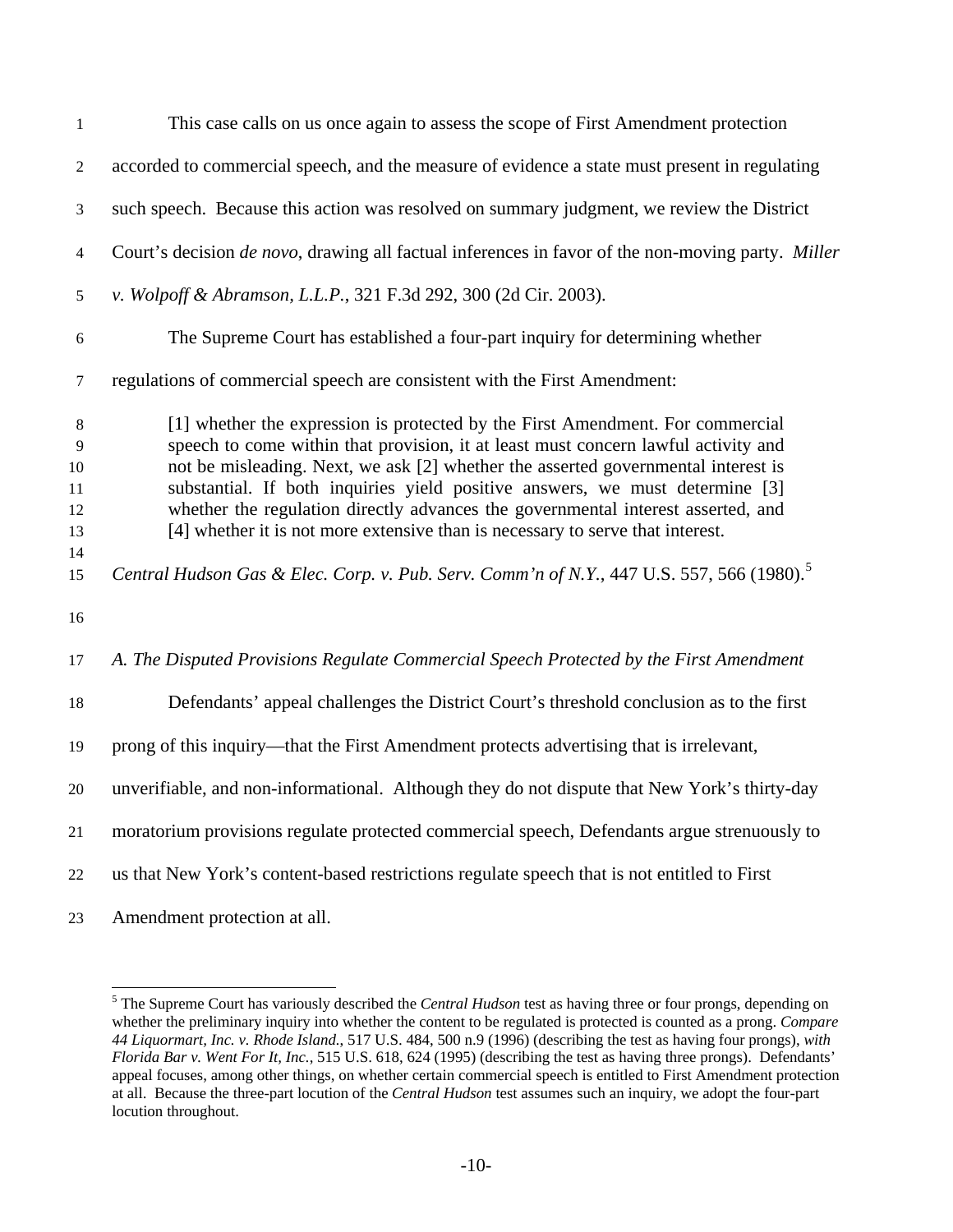The Supreme Court first recognized attorney advertising as within the scope of protected speech in *Bates v. State Bar of Arizona*, 433 U.S. 350 (1977), in which the Court invalidated a ban on price advertising for what the Court deemed "routine" legal services. In so doing, the Court reserved the question of whether similar protection would extend to "advertising claims as to the quality of services [that] are not susceptible of measurement or verification." *Id.* at 383. 1 2 3 4 5 6 7 8 9 10 11 12 13 14 15 In the years since *Bates*, the Supreme Court has offered differing, and not always fully consistent, descriptions as to what constitutes protected commercial speech, particularly with respect to attorney advertising. Speaking generally, the Supreme Court has said that states may impose regulations to ensure that "the stream of commercial information flow[s] cleanly as well as freely." *Va. Bd. of Pharmacy v. Va. Citizens Consumer Council*, 425 U.S. 748, 772 (1976). But this Court has nonetheless observed that there are "doctrinal uncertainties left in the wake of Supreme Court decisions from which the modern commercial speech doctrine has evolved. In particular, these decisions have created some uncertainty as to the degree of protection for commercial advertising that lacks precise informational content." *Bad Frog Brewery, Inc. v. N.Y. State Liquor Auth.*, 134 F.3d 87, 94 (2d Cir. 1998)

16 17 18 19 20 21 22 23 In the end, we agree with the District Court that, with one exception discussed below, the content-based restrictions in the disputed provisions of  $\S$  1200.50(c) regulate commercial speech protected by the First Amendment. In almost every instance, descriptions of the first prong of the *Central Hudson* test are phrased in the negative, and the only categories that *Central Hudson*, and its *sequellae*, clearly excludes from protection are speech that is false, deceptive, or misleading, and speech that concerns unlawful activities. *See, e.g.*, *Florida Bar*, 515 U.S. at 623- 24 ("[T]he government may freely regulate commercial speech that concerns unlawful activity or is misleading. Commercial speech that falls into neither of those categories . . . may be regulated

-11-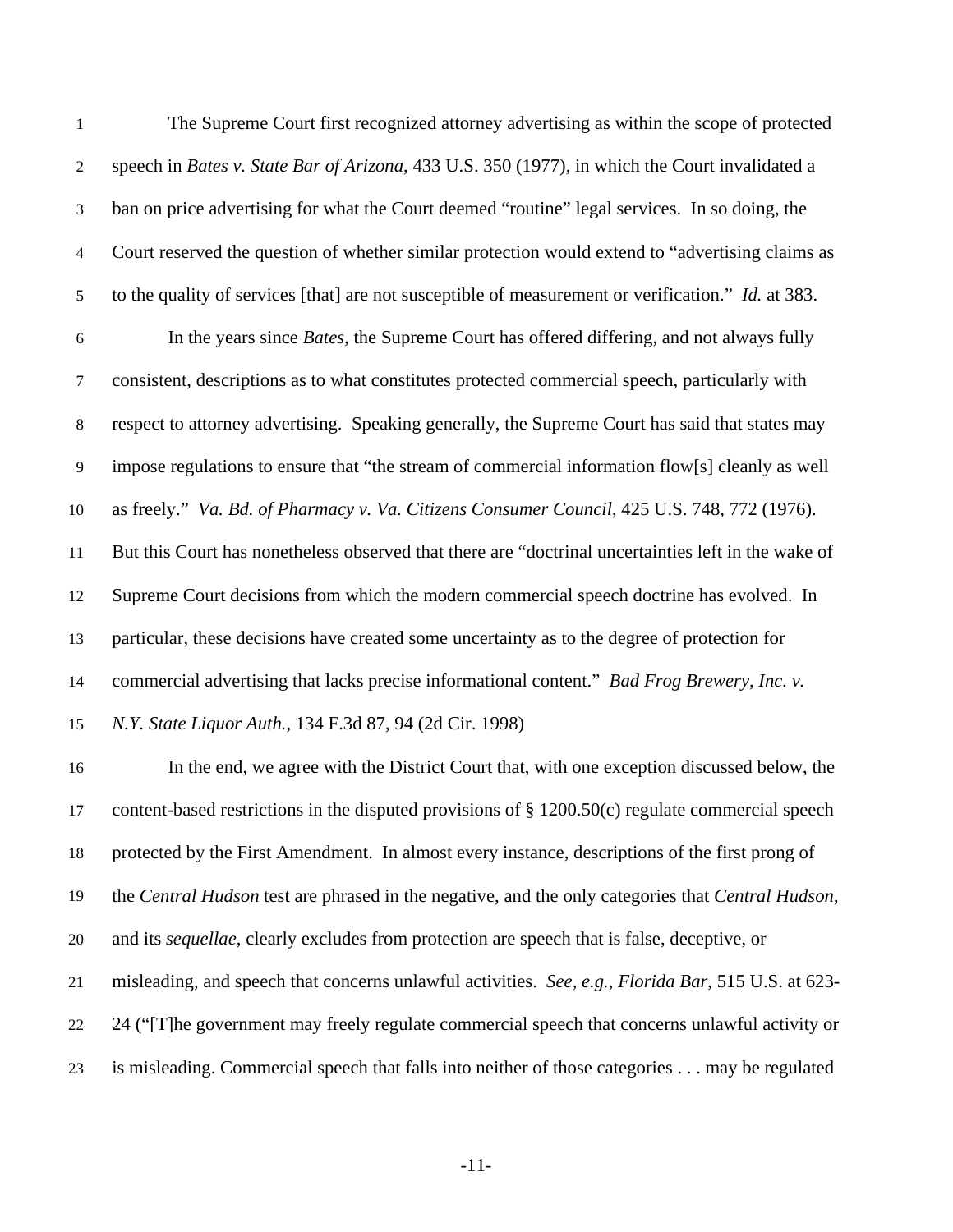| $\mathbf{1}$   | if the government satisfies [Central Hudson's remaining three prongs]." (citation omitted));                         |
|----------------|----------------------------------------------------------------------------------------------------------------------|
| 2              | Ibanez v. Fl. Dep't of Bus. & Prof'l Regulation, Bd. of Accountancy, 512 U.S. 136, 142 (1994)                        |
| $\mathfrak{Z}$ | ("[O]nly false, deceptive, or misleading commercial speech may be banned."). The Supreme                             |
| $\overline{4}$ | Court has also emphasized that "States may not place an absolute prohibition on certain types of                     |
| 5              | potentially misleading information if the information also may be presented in a way that is                         |
| 6              | not deceptive." In re R.M.J., 455 U.S. 191, 203 (1982); see also, e.g., Peel v. Attorney                             |
| 7              | Registration & Disciplinary Comm'n of Ill., 496 U.S. 91, 100-01 (1990); Shapero v. Ky. Bar                           |
| $8\,$          | Ass'n, 486 U.S. 466, 479 (1988); Zauderer v. Office of Disciplinary Counsel of the Supreme                           |
| $\overline{9}$ | Court of Ohio, 471 U.S. 626, 644 (1985). We conclude from these precedents that the Central                          |
| 10             | Hudson analysis applies to regulations of commercial speech that is only <i>potentially</i> misleading. <sup>6</sup> |
| 11             | The speech that Defendants' content-based restrictions seeks to regulate—that which is                               |
| 12             | irrelevant, unverifiable, and non-informational—is not inherently false, deceptive, or misleading.                   |
| 13             | Defendants' own press release described its proposed rules as protecting consumers against                           |
| 14             | "potentially misleading ads." This is insufficient to place these restrictions beyond the scope of                   |
| 15             | First Amendment scrutiny. <sup>7</sup>                                                                               |
| 16             | There is one exception to this conclusion. Subsection $1200.50(c)(3)$ prohibits "the                                 |

-

There is one exception to this conclusion. Subsection  $1200.50(c)(3)$  prohibits "the

<span id="page-11-0"></span>17 portrayal of a fictitious law firm, the use of a fictitious name to refer to lawyers not associated

<sup>&</sup>lt;sup>6</sup> Moreover, in this Court's lead opinion on the matter, we have stated generally, in the context of product advertising, that "minimal information, conveyed in the context of a proposal of a commercial transaction, suffices to invoke the protections for commercial speech, articulated in *Central Hudson*." *Bad Frog Brewery*, 134 F.3d at 97.

<span id="page-11-1"></span> $<sup>7</sup>$  Defendants contend that their relevance and verifiability requirements were, in fact, adopted by the Supreme Court</sup> by way of summary dismissal. *Comm. on Professional Ethics & Conduct of the Iowa State Bar Assoc. v. Humphrey*, 355 N.W.2d 565 (Iowa 1984), *vacated and remanded*, 472 U.S. 1004 (1985), *after remand*, 377 N.W.2d 643 (Iowa 1985), *appeal dismissed for want of a substantial federal question*, 475 U.S. 1114 (1986). We do not find the Iowa Supreme Court's analysis in *Humphrey* persuasive. And we comment on *Humphrey* also to draw attention to the well-established limits on the precedential value of summary dismissals of this kind. The Supreme Court has long recognized that the precedential value of a summary dismissal is limited to "the precise issues presented and necessarily decided by" the dismissal. *Mandel v. Bradley*, 432 U.S. 173, 176 (1977). Accordingly, we need not conclude that New York's content-restrictions are permissible simply because the Iowa Supreme Court upheld Iowa's regulations summarily following an earlier remand.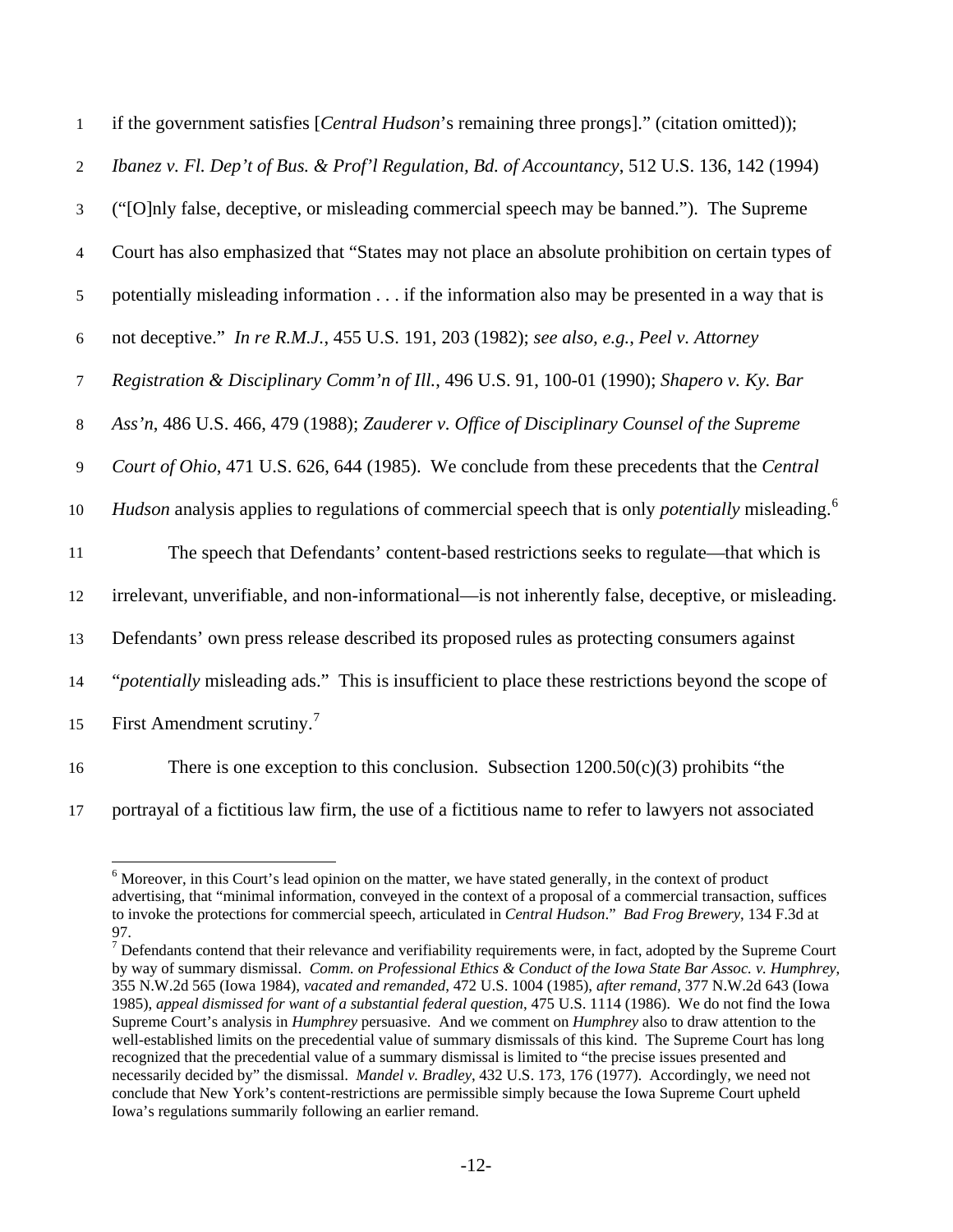together in a law firm, or otherwise imply that lawyers are associated in a law firm if that is not the case." N.Y. Comp. Codes R. & Regs., tit. 22, § 1200.50(c)(3). The District Court invalidated § 1200.50(c)(3) in its entirety. *Alexander*, 634 F.Supp.2d at 249. Plaintiffs acknowledge, however, that they intended to challenge only the first clause of this subsection prohibiting portrayals of judges—and they do not oppose Defendants' appeal seeking reinstatement of the prohibition on fictitious firms. 1 2 3 4 5 6

7 8 9 10 11 12 13 14 15 16 17 18 19 The provision prohibiting advertisements including fictitious firms is susceptible to more than one interpretation. But we need not decide whether it would be constitutional to prohibit dramatizations in which an advertising law firm portrays itself arguing against a fictitious opposing counsel. At oral argument, the Attorney General, representing the Defendants, suggested a narrower interpretation of this regulation. He asked that we construe this language as applying only to situations in which lawyers from different firms give the misleading impression that they are from the same firm (i.e., "The Dream Team"). (Oral Arg. ~12:38:25) We accept this interpretation. So read, this portion of  $\S 1200.50(c)(3)$  addresses only attorney advertising techniques that are actually misleading (as to the existence or membership of a firm), and such advertising is not entitled to First Amendment protection. *See Florida Bar*, 515 U.S. at 623-24. Accordingly, and subject to the above-mentioned construction, we reverse the District Court's invalidation of that portion of  $\S 1200.50(c)(3)$  that prohibits advertisements that include fictitious firms.

20 21 22 23 Having concluded that the remainder of the disputed regulations falls within the zone of protected commercial speech, we turn to the rest of the *Central Hudson* test. The Supreme Court has explained that "[c]ommercial speech that is not false or deceptive and does not concern unlawful activities may be restricted only in the service of a substantial governmental interest,

-13-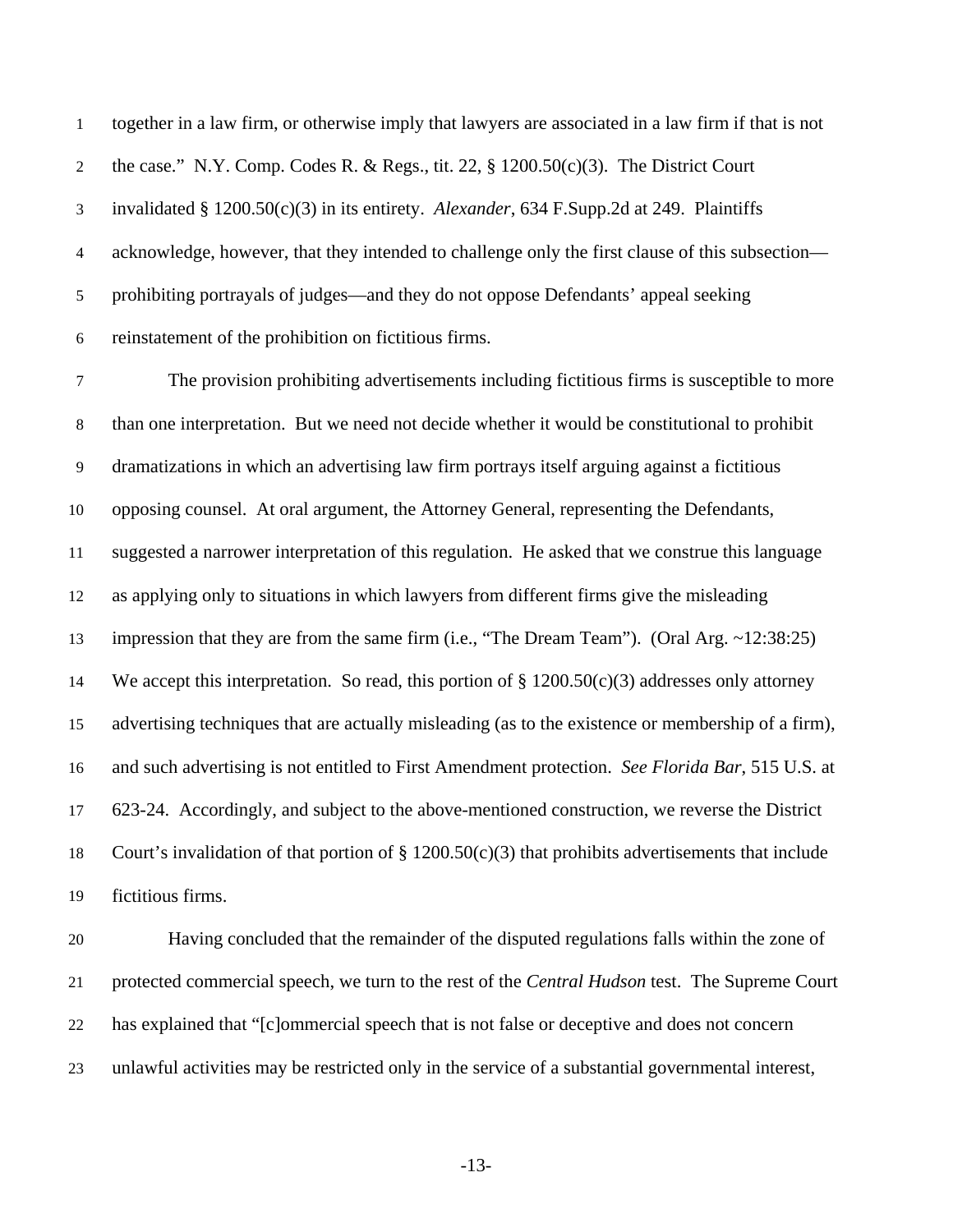and only through means that directly advance that interest." *Shapero*, 486 U.S. at 472 (quotation marks and alteration omitted). "The party seeking to uphold a restriction on commercial speech carries the burden of justifying it." *Edenfield v. Fane*, 507 U.S. 761, 770 (1993) (quotation marks and alteration omitted). We apply the three remaining prongs of *Central Hudson*, in turn, to each of the two categories of regulations set forth above. 1 2 3 4 5

6

## 7 *B.* Central Hudson *and the Content-Based Regulations*

# 8 1. Substantial Interest

9 10 11 12 13 14 15 16 17 18 19 20 21 22 23 Under the second prong of *Central Hudson*, the State must identify "a substantial interest in support of its regulation[s]." *Florida Bar*, 515 U.S. at 624. "[T]he *Central Hudson* standard does not permit us to supplant the precise interests put forward by the State with other suppositions." *Id.* at 624 (quotation marks omitted). Before the District Court and again on appeal, Defendants proffered a state interest in "prohibiting attorney advertisements from containing deceptive or misleading content." (Appellants' Br. 32) The report by the New York State Bar Association's Task Force on Lawyer Advertising (hereinafter, the "Task Force Report" or "Report"), which the State considered in formulating its new rules and which constitutes the bulk of the record on appeal, indicates that this is a proper and genuinely asserted interest. The Task Force Report identified protecting the public "by prohibiting advertising and solicitation practices that disseminate false or misleading information" as one of its key concerns. (Task Force Report 1-2) This state interest is substantial—indeed, states have a generally unfettered right to prohibit inherently or actually misleading commercial speech. *See, e.g.*, *Edenfield*, 507 U.S. at 769 ("[T]here is no question that [the State's] interest in ensuring the accuracy of commercial information in the marketplace is substantial."); *In re R.M.J.*, 455 U.S. at 207

-14-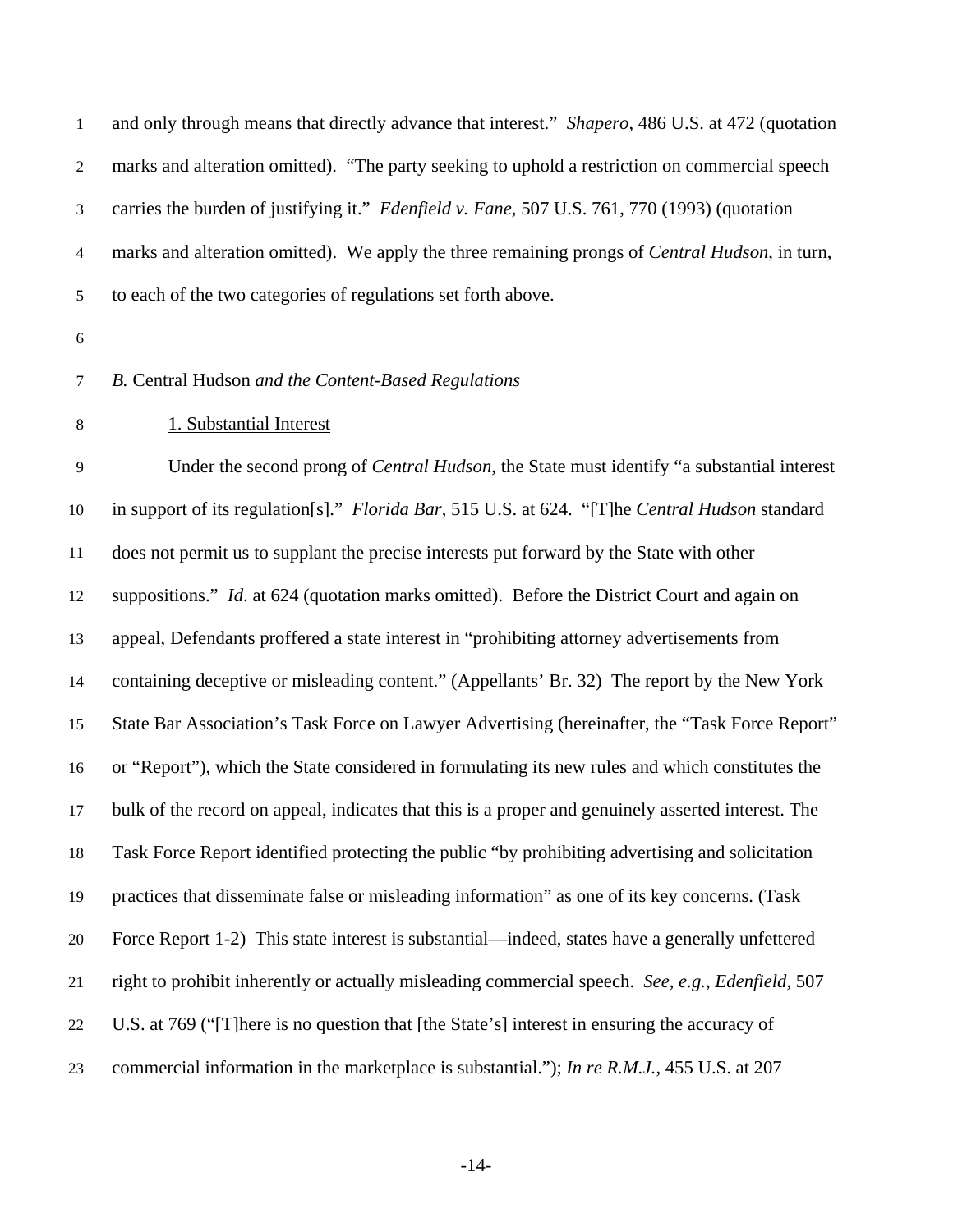| $\mathbf{1}$   | ("States retain the authority to regulate advertising that is inherently misleading or that has                |
|----------------|----------------------------------------------------------------------------------------------------------------|
| 2              | proved to be misleading in practice."). The disputed regulations codified at $\S 1200.50(c)$                   |
| 3              | therefore survive the second prong of the Central Hudson analysis. <sup>8</sup>                                |
| $\overline{4}$ | Defendants also assert an interest in "protecting the legal profession's image and                             |
| 5              | reputation." (Appellants' Reply 30) In <i>Florida Bar</i> , the Supreme Court recognized a substantial         |
| 6              | interest "in preventing the erosion of confidence in the [legal] profession." Florida Bar, 515                 |
| $\tau$         | U.S. at 635. Defendants explain that their interest in preventing misleading attorney advertising              |
| 8              | is "inextricably linked to its overarching interest" in maintaining attorney professionalism and               |
| 9              | respect for the bar. (Appellants' Reply 30) This interest also supports the disputed regulations. <sup>9</sup> |
| 10             | 2. Materially Advanced                                                                                         |
| 11             | "The penultimate prong of the <i>Central Hudson</i> test requires that a regulation impinging                  |
| 12             | upon commercial expression 'directly advance the state interest involved; the regulation may not               |
| 13             | be sustained if it provides only ineffective or remote support for the government's purpose."                  |
| 14             | Edenfield, 507 U.S. at 770 (quoting Central Hudson, 447 U.S. at 564). The state's burden with                  |
| 15             | respect to this prong "is not satisfied by mere speculation or conjecture; rather, a governmental              |
| 16             | body seeking to sustain a restriction on commercial speech must demonstrate that the harms it                  |
| 17             | recites are real and that its restrictions will in fact alleviate them to a material degree." Florida          |

<span id="page-14-0"></span> $8$  Defendants at times assert an interest in "ending attorney advertising that is potentially deceptive or misleading." (Appellants' Br. 36) It is not clear, however, that a state has a substantial interest in prohibiting *potentially* misleading advertising, as opposed to inherently or actually misleading advertising. "If the protections afforded commercial speech are to retain their force, we cannot allow rote invocation of the words 'potentially misleading' to supplant" the State's burden. *Ibanez*, 512 U.S. at 146 (internal quotation marks and citation omitted). Moreover, it is unclear what harm *potentially* misleading advertising creates, and the state bears the burden of proving "that the harms it recites are real and that its restrictions will in fact alleviate them to a material degree." *Florida Bar*, 515 U.S. at 626 (quotation marks omitted). We need not resolve this issue in order to decide this case, and so we leave it for a future case.

-

<span id="page-14-1"></span> $9<sup>9</sup>$  In defending the restriction on testimonials by clients with pending matters, Defendants assert a state interest in preserving the integrity of the attorney-client relationship. (Appellants' Br. 39-40) Defendants did not assert this interest before the District Court, however, and so we do not consider it on appeal. *See Virgilio v. City of New York*, 407 F.3d 105, 116 (2d Cir. 2005) ("In general we refrain from passing on issues not raised below.") (quotation marks omitted).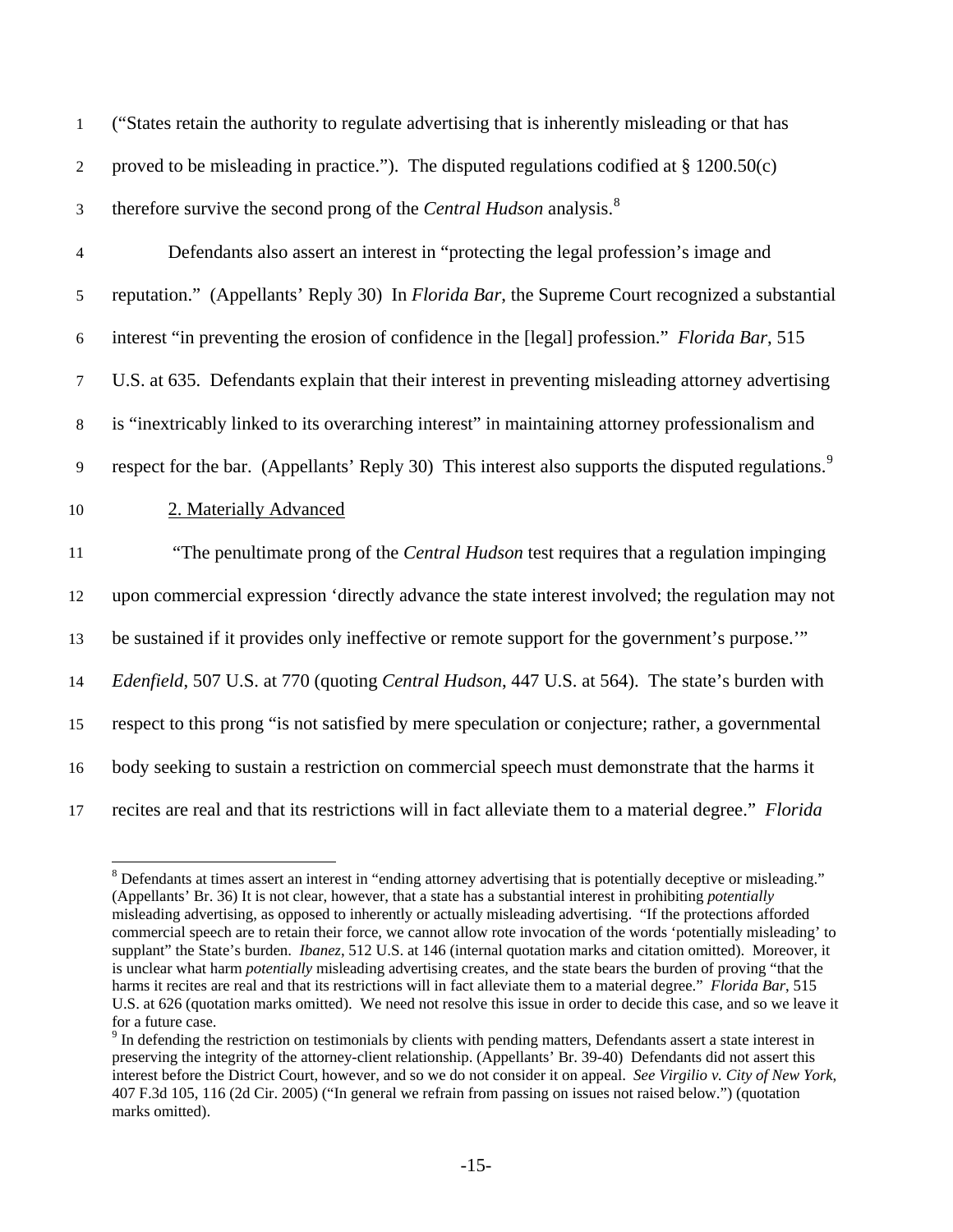| $\mathbf{1}$     | Bar, 515 U.S. at 626 (quotation marks omitted). Moreover, "[i]f the protections afforded               |
|------------------|--------------------------------------------------------------------------------------------------------|
| $\boldsymbol{2}$ | commercial speech are to retain their force, we cannot allow rote invocation of the words              |
| $\mathfrak{Z}$   | 'potentially misleading' to supplant" this burden. <i>Ibanez</i> , 512 U.S. at 146 (internal quotation |
| $\overline{4}$   | marks and citation omitted).                                                                           |
| $\sqrt{5}$       | Invalidating a regulation of commercial speech for lack of sufficient evidence under this              |
| 6                | prong of Central Hudson does not foreclose a similar regulation being enacted validly in the           |
| $\tau$           | future. Rather, such invalidation returns the matter to the applicable legislating body and "forces"   |
| $\,8\,$          | [that body] to take a 'second look' with the eyes of the people on it." Guido Calabresi,               |
| $\overline{9}$   | Foreward: Antidiscrimination and Constitutional Accountability (What the Bork-Brennan                  |
| 10               | Debate Ignores), 105 Harv. L. Rev. 80, 104 (1991); see also Benjamin v. Jacobson, 172 F.3d             |
| 11               | 144, 190 (2d Cir. 1999) (en banc) (Calabresi, J., concurring in the result).                           |
| 12               | In defending the disputed $\S$ 1200.50(c) provisions, Defendants rely on three sources of              |
| 13               | evidence: (1) "history, consensus, and simple common sense," Florida Bar, 515 U.S. at 628              |
| 14               | (quotation marks omitted), including regulations of attorney advertising in other states; (2)          |
| 15               | existing and unchallenged rules already in New York's Code of Professional Responsibility              |
| 16               | targeting advertising similar to that targeted by the new amendments; and (3) the New York             |
| 17               | State Bar Association's Task Force Report. Defendants have not submitted any statistical or            |
| 18               | anecdotal evidence of consumer problems with or complaints of the sort they seek to prohibit.          |
| 19               | Nor have they specifically identified any studies from other jurisdictions on which the state          |
| 20               | relied in implementing the amendments. See Alexander, 634 F.Supp.2d at 248. Against this               |
| 21               | background, we test each of the disputed $\S$ 1200.50(c) provisions.                                   |
| 22               | a. Subsection $1200.50(c)(1)$ : Client Testimonials                                                    |

-16-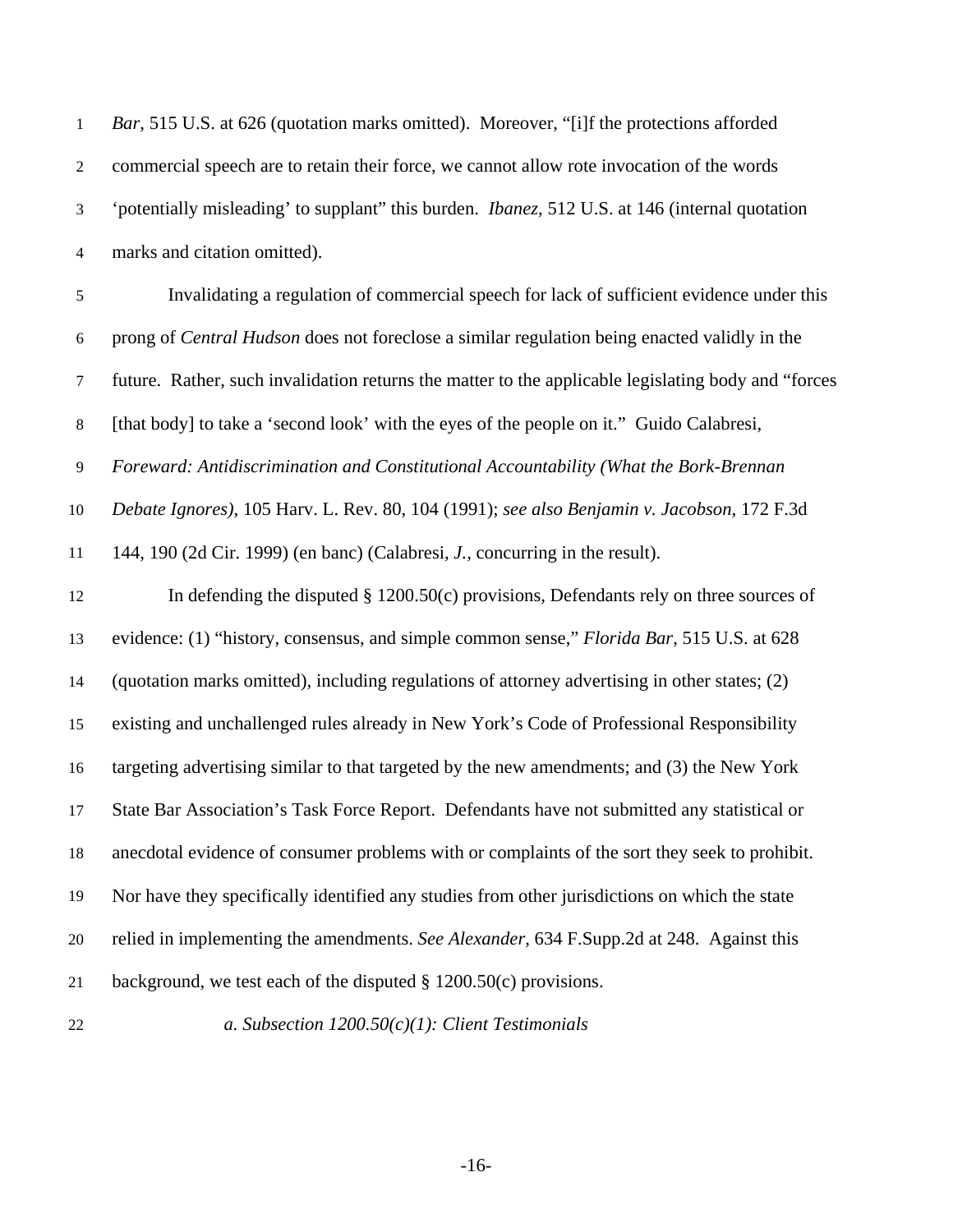| $\mathbf{1}$     | This subsection prohibits advertisements that include "an endorsement of, or testimonial              |
|------------------|-------------------------------------------------------------------------------------------------------|
| $\overline{2}$   | about, a lawyer or law firm from a client with respect to a matter that is still pending." N.Y.       |
| 3                | Comp. Codes R. & Regs., tit. 22, §1200.50(c)(1). The Task Force Report observed that                  |
| $\overline{4}$   | testimonials can be misleading because they may suggest that past results indicate future             |
| 5                | performance. (Task Force Report 26-27) The Task Force Report, however, did not recommend              |
| $\boldsymbol{6}$ | outright prohibitions of all testimonials on this basis. Instead, as the District Court observed, the |
| $\overline{7}$   | Task Force Report "recommended a different approach." Alexander, 634 F.Supp.2d at 249. The            |
| $8\,$            | Report suggested "strengthening the rules governing testimonials to prohibit the use of an actor      |
| 9                | or spokesperson who is not a member or employee of the advertising lawyer or law firm absent          |
| 10               | disclosure thereof." (Task Force Report 27) (emphasis added). The Task Force noted,                   |
| 11               | moreover, that "it would be an improper restriction on a client's free speech rights to prohibit      |
| 12               | client testimonials outright." (Id.) The Task Force Report therefore does not support                 |
| 13               | Defendants' assertion that prohibiting testimonials from current clients will materially advance      |
| 14               | an interest in preventing misleading advertising. Indeed, the Report "contradicts, rather than        |
| 15               | strengthens, the Board's submissions." <i>Edenfield</i> , 507 U.S. at 772.                            |
| 16               | Nor does consensus or common sense support the conclusion that client testimonials are                |
|                  | 17 inherently misleading. Testimonials may, for example, mislead if they suggest that past results    |
| 18               | indicate future performance—but not all testimonials will do so, especially if they include a         |
| 19               | disclaimer. The District Court properly concluded that Defendants failed to satisfy this prong of     |
| 20               | Central Hudson with respect to client testimonials.                                                   |

21

*b. Subsection 1200.50(c)(3): Portrayal of a Judge*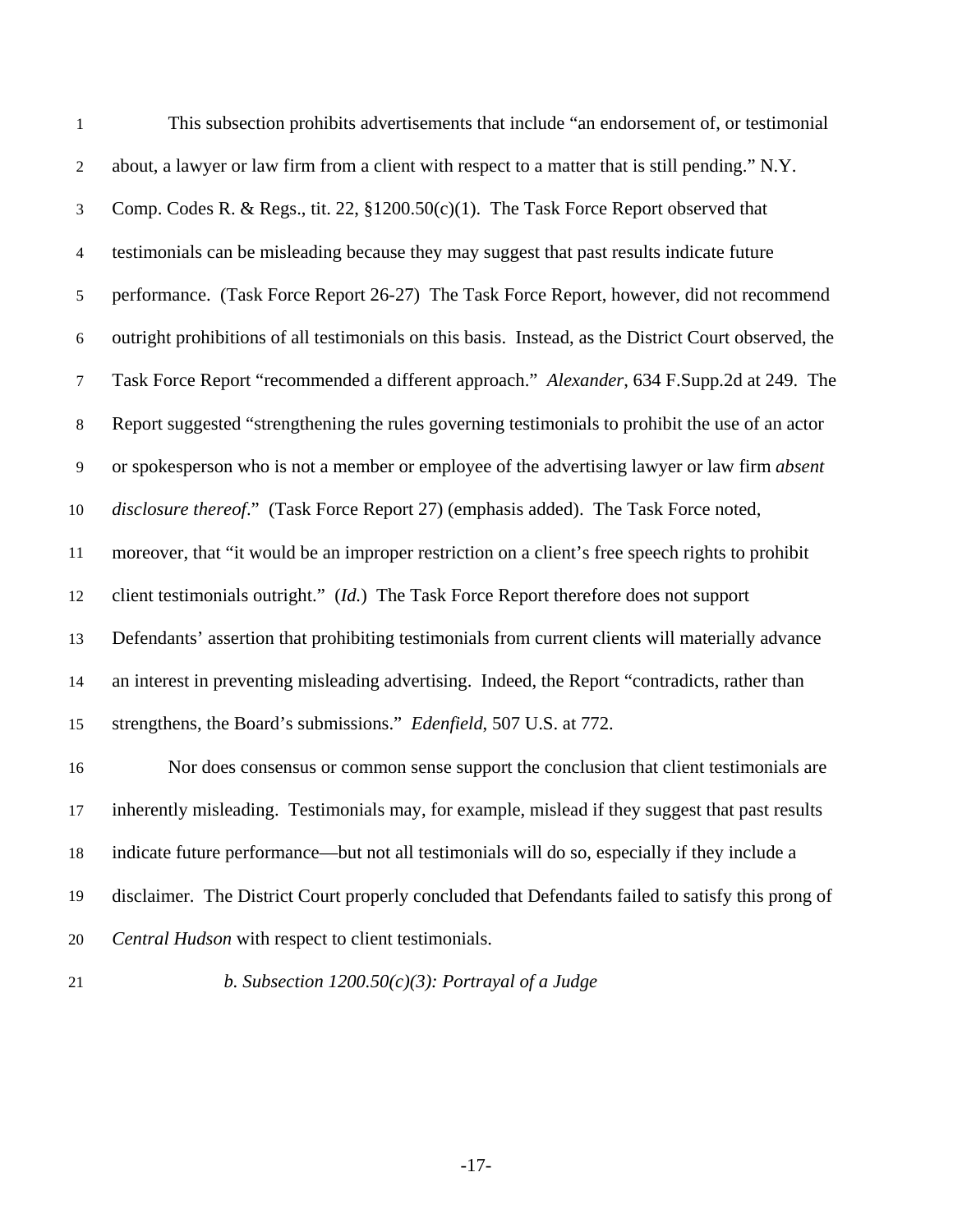This subsection prohibits "the portrayal of a judge." N.Y. Comp. Codes R. & Regs., tit. 22, § 1200.50(c)(3).<sup>[10](#page-17-0)</sup> The Task Force Report observes that "a communication that states or 1 2 3 4 5 6 7 8 9 10 11 12 13 14 15 16 implies that the lawyer has the ability to influence improperly a court" is "likely to be false, deceptive, or misleading." (Task Force Report, App. I, 11) The District Court found this comment to be persuasive evidence that a ban on portrayals of judges would materially advance the State's interest in preventing misleading advertising. We disagree. Although it seems plainly true that implying an ability to influence a court is likely to be misleading, Defendants have failed to draw the requisite connection between that common sense observation and portrayals of judges in advertisements generally. The advertisement in which Alexander & Catalano use the portrayal of a judge, for instance, depicts a judge in the courtroom and states that the judge is there "to make sure [the trial] is fair." This sort of advertisement does not imply an ability to influence a court improperly. It is not misleading; an advertisement of this sort may, instead, be informative. We believe the Task Force Report fails to support Defendants' prohibition on portrayals of judges $11$  and conclude that Defendants have not met their burden with respect to the wholesale prohibition of portrayals of judges. This prohibition consequently must fall.

17

# *c. Subsection 1200.50(c)(5): Irrelevant Techniques*

18 19 20 This subsection prohibits advertisements that "rely on techniques to obtain attention that demonstrate a clear and intentional lack of relevance to the selection of counsel, including the portrayal of lawyers exhibiting characteristics clearly unrelated to legal competence." N.Y. Comp. Codes R. & Regs., tit. 22, § 1200.50(c)(5). Defendants note that the New York Code of

<span id="page-17-1"></span><span id="page-17-0"></span><sup>21</sup>   $\overline{a}$ 

<sup>&</sup>lt;sup>10</sup> Subsection 1200.50(c)(3) also includes the prohibition on fictitious law firms discussed in section A above.<br><sup>11</sup> New York's existing rule prohibiting attorneys from stating or implying that they are able "to influen improperly or upon irrelevant grounds any tribunal, legislative body, or public official," N.Y. Comp. Codes R. & Regs., tit. 22, § 1200.58(e)(1), does not support the new rule. On the contrary, this rule mirrors the Task Force Report's remarks, and does not suggest that any and all portrayals of judges imply the capacity to exercise improper influence over a court or other government body.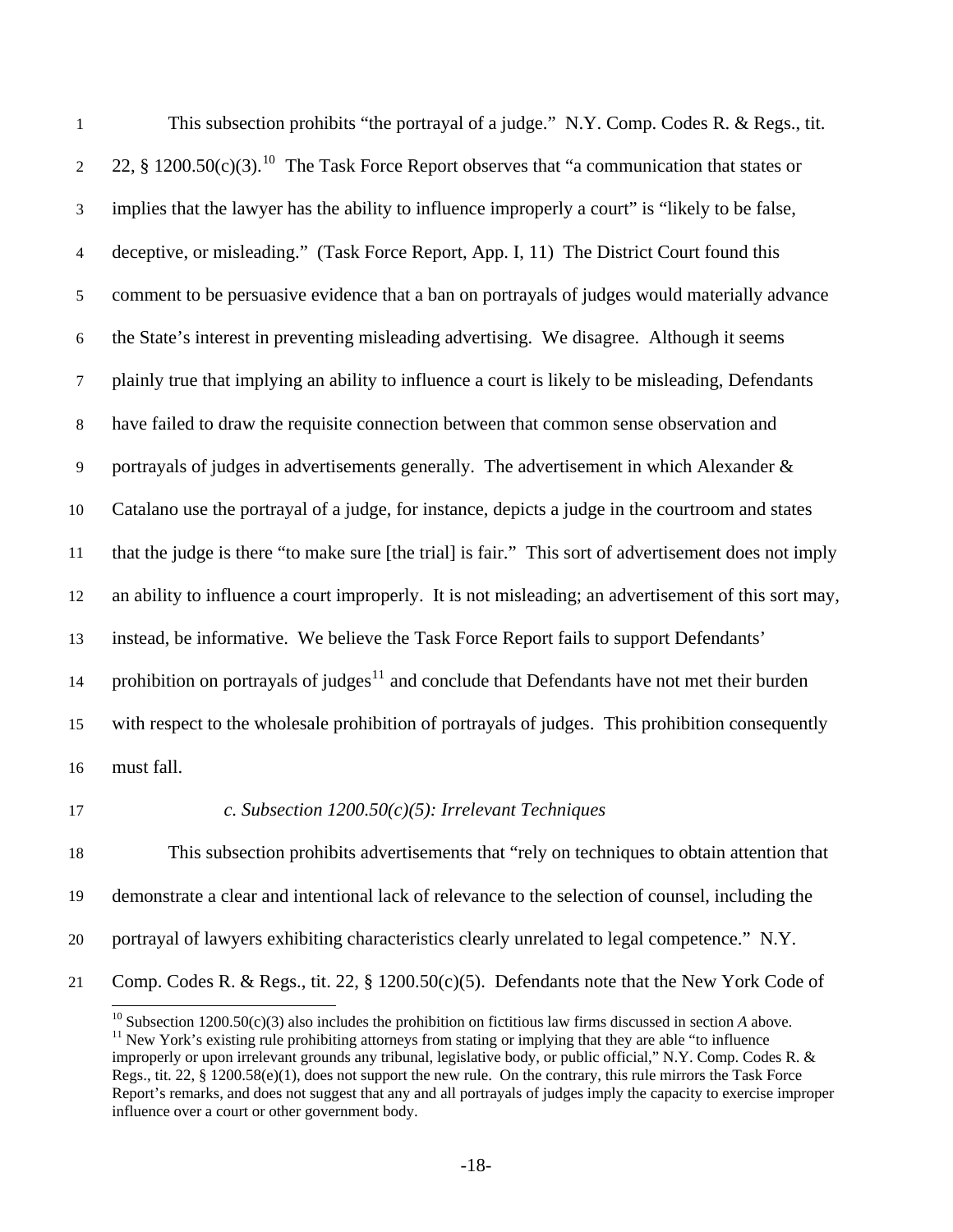Professional Responsibility has long declared that the purpose of attorney advertising is to "educate the public to an awareness of legal needs and to provide information relevant to the selection of the most appropriate counsel." (Appellants' Br. 33-34) (quotation marks omitted) Defendants contend that their rule excluding attention-getting techniques unrelated to attorney competence reflects this principle and so materially advances "New York's interest in factual, relevant attorney advertisements." (Appellants' Br. 35) 1 2 3 4 5 6

7 8 9 10 11 12 13 14 15 A rule barring irrelevant advertising components certainly advances an interest in keeping attorney advertising factual and relevant. But this interest is quite different from an interest in preventing misleading advertising. Like Defendants' claim that the First Amendment does not protect irrelevant and unverifiable components in advertising, Defendants here appear to conflate *irrelevant* components of advertising with *misleading* advertising. These are not one and the same. Questions of taste or effectiveness in advertising are generally matters of subjective judgment. Moreover, as the Task Force Report acknowledged, "Limiting the information that may be advertised . . . assumes that the bar can accurately forecast the kind of information that the public would regard as relevant."(Task Force Report, App. I, 8)

16 17 18 19 20 21 22 23 Defendants have introduced no evidence that the sorts of irrelevant advertising components proscribed by subsection  $1200.50(c)(5)$  are, in fact, misleading and so subject to proscription. Significantly, the Task Force Report expressly recognized that "communications involving puffery and claims that cannot be measured or verified" were not specifically addressed in its proposed rules, although such communications would already be prohibited "to the extent that they are false, deceptive or misleading." (Task Force Report, App. I, 9) Insofar as the Task Force Report touched on style and advertising gimmicks designed to draw attention, its recommendations were hortatory only. (*See* Task Force Report 70) (quoting the Monroe

-19-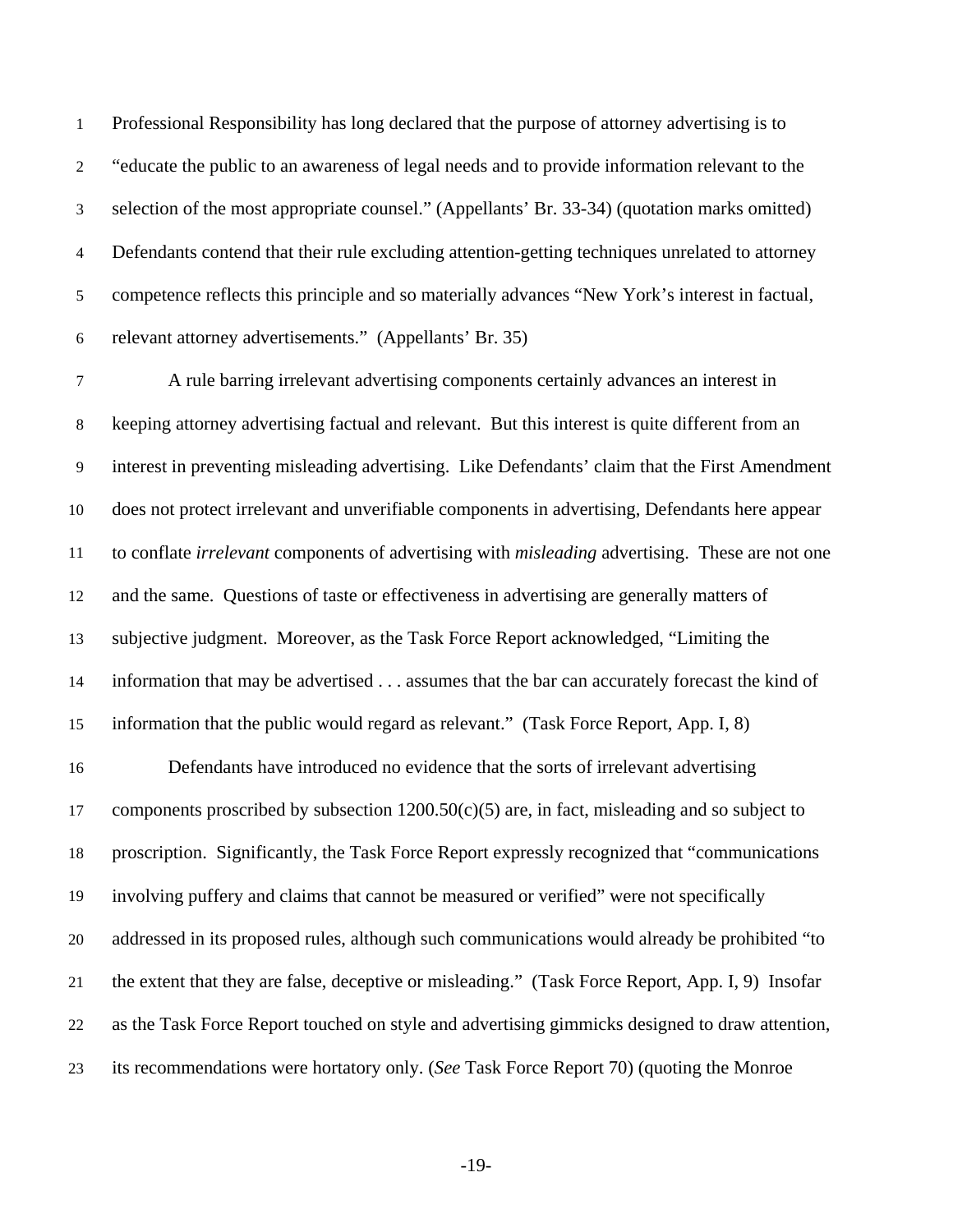County Bar Association Project exhorting—but not requiring—lawyers and firms to include only "factually accurate and objectively verifiable" information in their advertisements, and to minimize devices such as puffery in favor of information "relevant to the thoughtful selection of counsel"). 1 2 3 4

5 6 7 8 9 10 11 12 13 14 15 16 17 18 19 20 21 Moreover, the sorts of gimmicks that this rule appears designed to reach—such as Alexander & Catalano's wisps of smoke, blue electrical currents, and special effects—do not actually seem likely to mislead. It is true that Alexander and his partner are not giants towering above local buildings; they cannot run to a client's house so quickly that they appear as blurs; and they do not actually provide legal assistance to space aliens. But given the prevalence of these and other kinds of special effects in advertising and entertainment, we cannot seriously believe—purely as a matter of "common sense"—that ordinary individuals are likely to be misled into thinking that these advertisements depict true characteristics. Indeed, some of these gimmicks, while seemingly irrelevant, may actually serve "important communicative functions: [they] attract[] the attention of the audience to the advertiser's message, and [they] may also serve to impart information directly." *Zauderer*, 471 U.S. at 647. Plaintiffs assert that they use attention-getting techniques to "communicate ideas in an easy-to-understand form, to attract viewer interest, to give emphasis, and to make information more memorable." (Appellees' Br. 36) Defendants provide no evidence to the contrary; nor do they provide evidence that consumers have, in fact, been misled by these or similar advertisements. Absent such, or similar, evidence, Defendants cannot meet their burden for sustaining subsection 1200.50(c)(5)'s prohibition under *Central Hudson*.

22

*d. Section 1200.50(c)(7): Nicknames, Mottos, and Trade Names* 

-20-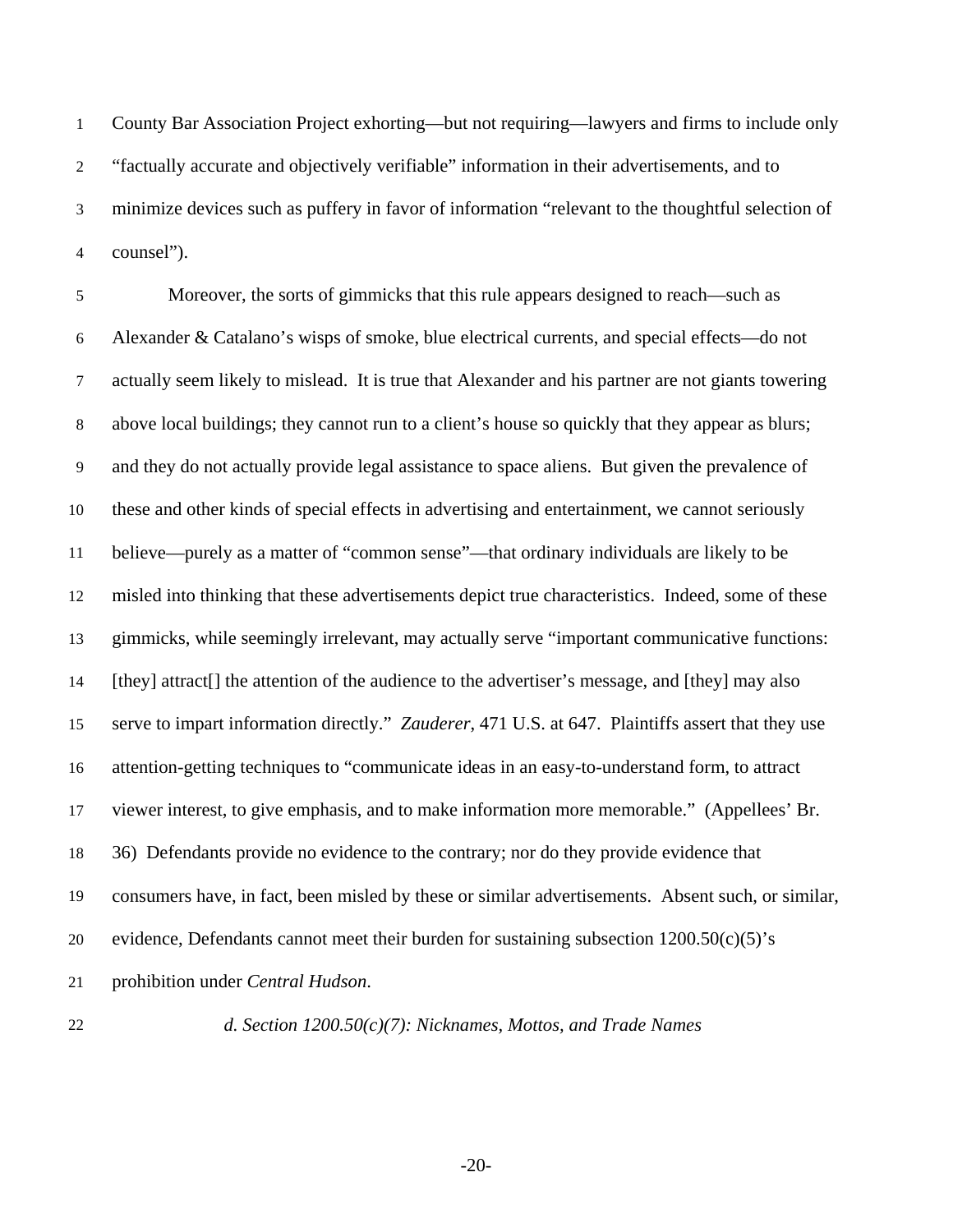This subsection bars advertisements "utiliz[ing] a nickname, moniker, motto or trade name that implies an ability to obtain results in a matter." N.Y. Comp. Codes R. & Regs., tit. 22, § 1200.50(c)(7). We conclude, once again, that the evidence on which Defendants rely fails to support this regulation. 1 2 3 4

5 6 7 8 9 10 11 12 13 14 15 There is a compelling, commonsense argument that, given the uncertainties of litigation, names that imply an ability to obtain results are usually misleading. The Task Force Report made precisely this observation, stating in its recommendations that "the use of dollar signs, the terms 'most cash' or 'maximum dollars,' or like terms that suggest the outcome of the legal matter" is "likely to be false, deceptive or misleading." (Task Force Report, App. I, 11-12) Like its recommendations on irrelevant advertising techniques, however, the Task Force Report did not recommend outright prohibition of all such trade names or mottos—it simply acknowledged that such names are often misleading. Defendants' rule, by contrast, goes further and prohibits such descriptors—including, according to the Attorney General, Alexander & Catalano's own "Heavy Hitters" motto—even when they are not actually misleading. The Task Force Report therefore fails to support Defendants' considerably broader rule.

16 17 18 19 20 21 22 23 Nor are we persuaded as to this rule's constitutionality by reference to *Friedman v. Rogers*, 440 U.S. 1 (1979), in which the Supreme Court upheld a prohibition on optometrist trade names. There is doubt as to *Friedman*'s continued vitality. *Friedman* preceded *Central Hudson* by nine years and did not employ *Central Hudson*'s multi-factor First Amendment analysis. As this Court previously observed in *Bad Frog Brewery*, subsequent Supreme Court precedent has undermined *Friedman* and moved in the direction of greater First Amendment protection for "a logo or a slogan that conveys no information, other than identifying the source of the product, but that serves, to some degree, to 'propose a commercial transaction.'" 134 F.3d at 96 (quoting

-21-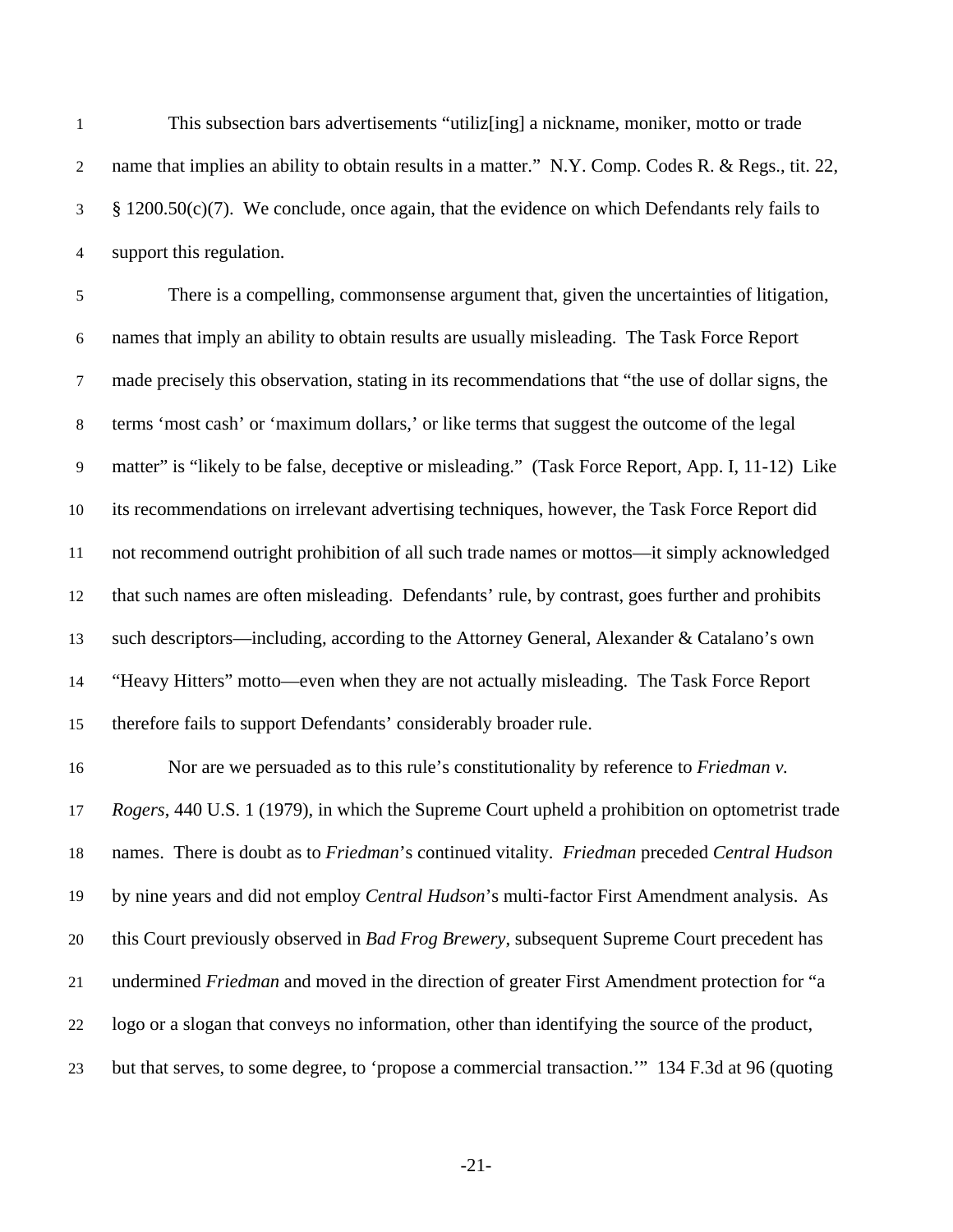*Posadas de Puerto Rico Assocs. v. Tourism Co. of P.R.*, 478 U.S. 328, 340 (1986)). 1

Accordingly, we decline to rely solely on *Friedman* to uphold § 1200.50(c)(7) given the subsequent precedential developments establishing more specific and demanding burdens of evidence on the state. 2 3 4

5 6 7 8 9 10 11 12 13 Moreover, in *Friedman* itself, the state marshaled substantially stronger and more specific evidence supporting its prohibition on trade names than was done in this case. *See, e.g.*, *Friedman*, 440 U.S. at 13-15. There is a dearth of evidence in the present record supporting the need for § 1200.50(c)(7)'s prohibition on names that imply an ability to get results when the names are akin to, and no more than, the kind of puffery that is commonly seen, and indeed expected, in commercial advertisements generally. Defendants have once again failed to provide evidence that consumers have, in fact, been misled by the sorts of names and promotional devices targeted by  $\S 1200.50(c)(7)$ , and so have failed to meet their burden for sustaining this prohibition under *Central Hudson*.

14 3. Narrowly Tailored

15 16 17 18 19 20 21 22 23 The final prong of *Central Hudson* asks whether the "fit" between the goals identified (the state's interests) and the means chosen to advance these goals is reasonable; the fit need not be perfect. *Florida Bar*, 515 U.S. at 632. As this Court has explained, "'laws restricting commercial speech . . . need only be tailored in a *reasonable manner* to serve a substantial state interest in order to survive First Amendment scrutiny.'" *N.Y. State Ass'n of Realtors v. Shaffer*, 27 F.3d 834, 842 (2d Cir. 1994) (quoting *Edenfield*, 507 U.S. at 767). Nonetheless, "restrictions upon [potentially deceptive speech] may be no broader than reasonably necessary to prevent the deception." *In re R.M.J.*, 455 U.S. at 203. "[T]he existence of numerous and obvious lessburdensome alternatives to the restriction on commercial speech is certainly a relevant

-22-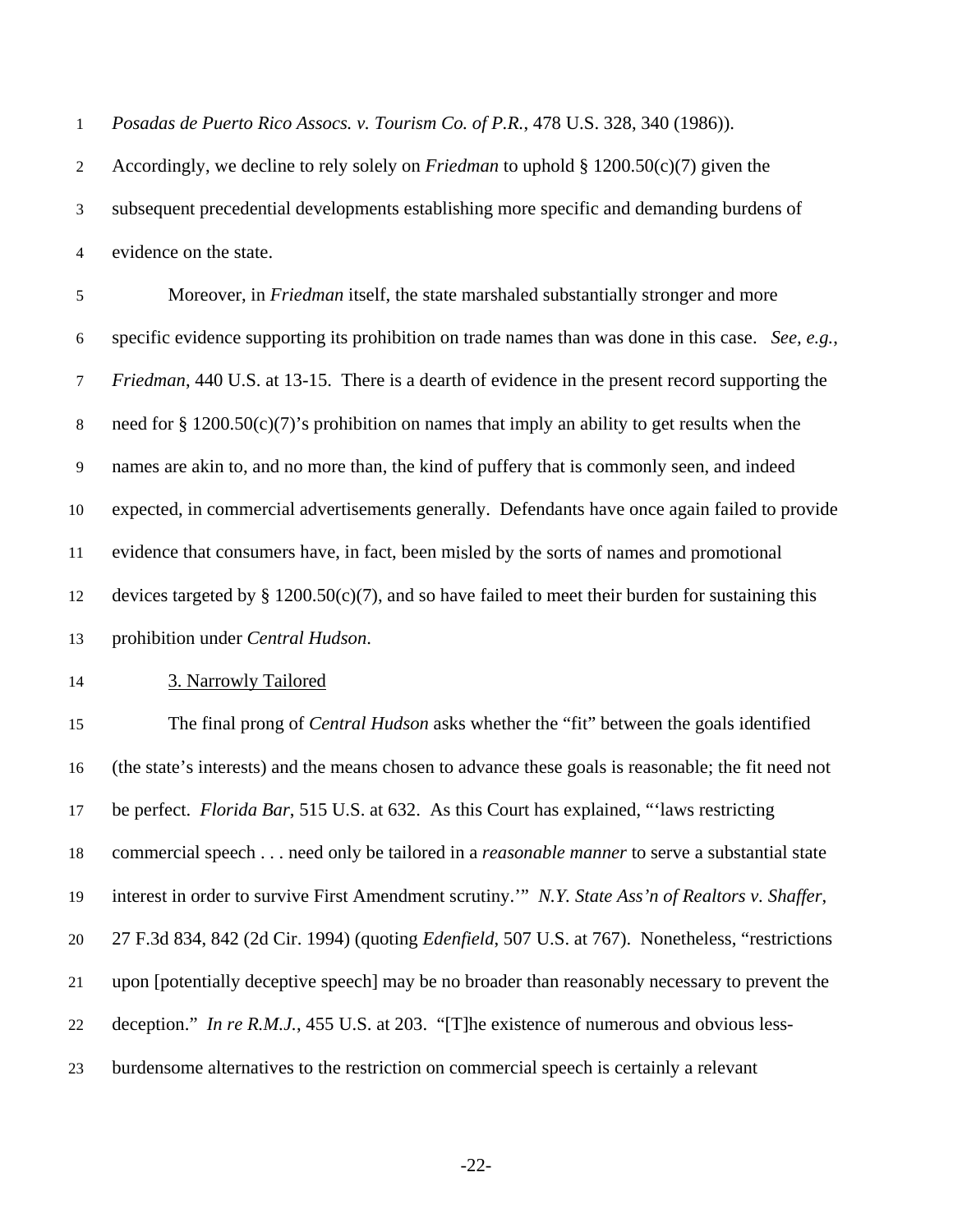consideration in determining whether the 'fit' between ends and means is reasonable." *Florida Bar*, 515 U.S. at 632 (quotation marks and alteration omitted). More precisely, the Supreme Court has emphasized that "States may not place an absolute prohibition on certain types of potentially misleading information . . . if the information also may be presented in a way that is not deceptive." *In re R.M.J.*, 455 U.S. at 203. And the Supreme Court has also affirmed that a state may not impose a prophylactic ban on potentially misleading speech merely to spare itself the trouble of "distinguishing the truthful from the false, the helpful from the misleading, and the harmless from the harmful." *Zauderer*, 471 U.S. at 646. 1 2 3 4 5 6 7 8

9 10 11 12 13 14 15 16 17 18 19 20 On this basis, even if we were to find that all of the disputed Section 1200.50(c) restrictions<sup>[12](#page-22-0)</sup> survived scrutiny under *Central Hudson*'s third prong, each would fail the final inquiry because each wholly prohibits a category of advertising speech that is *potentially* misleading, but is not inherently or actually misleading in all cases. Contrary to Defendants' assertions, the fact that New York's rules do also permit substantial information in attorney advertising does not render the disputed provisions any less categorical. Significantly, *Zauderer* deemed a rule barring illustrations a "blanket ban." *Zauderer*, 471 U.S. at 648. And New York's rules prohibiting, *inter alia*, all testimonials by current clients, all portrayals of judges, and all depictions of lawyers exhibiting characteristics unrelated to legal competence are similarly categorical. Because these advertising techniques are no more than potentially misleading, the categorical nature of New York's prohibitions would alone be enough to render the prohibitions invalid.

21

<span id="page-22-0"></span>22

-

Moreover, "nowhere does the State cite any evidence or authority of any kind for its contention that the potential abuses associated with the [disputed provisions] cannot be combated

<sup>&</sup>lt;sup>12</sup> Excepting, of course, the prohibition on fictitious firms, which, as explained in section *A* above, addresses inherently misleading advertising that need not be scrutinized under the remaining *Central Hudson* prongs.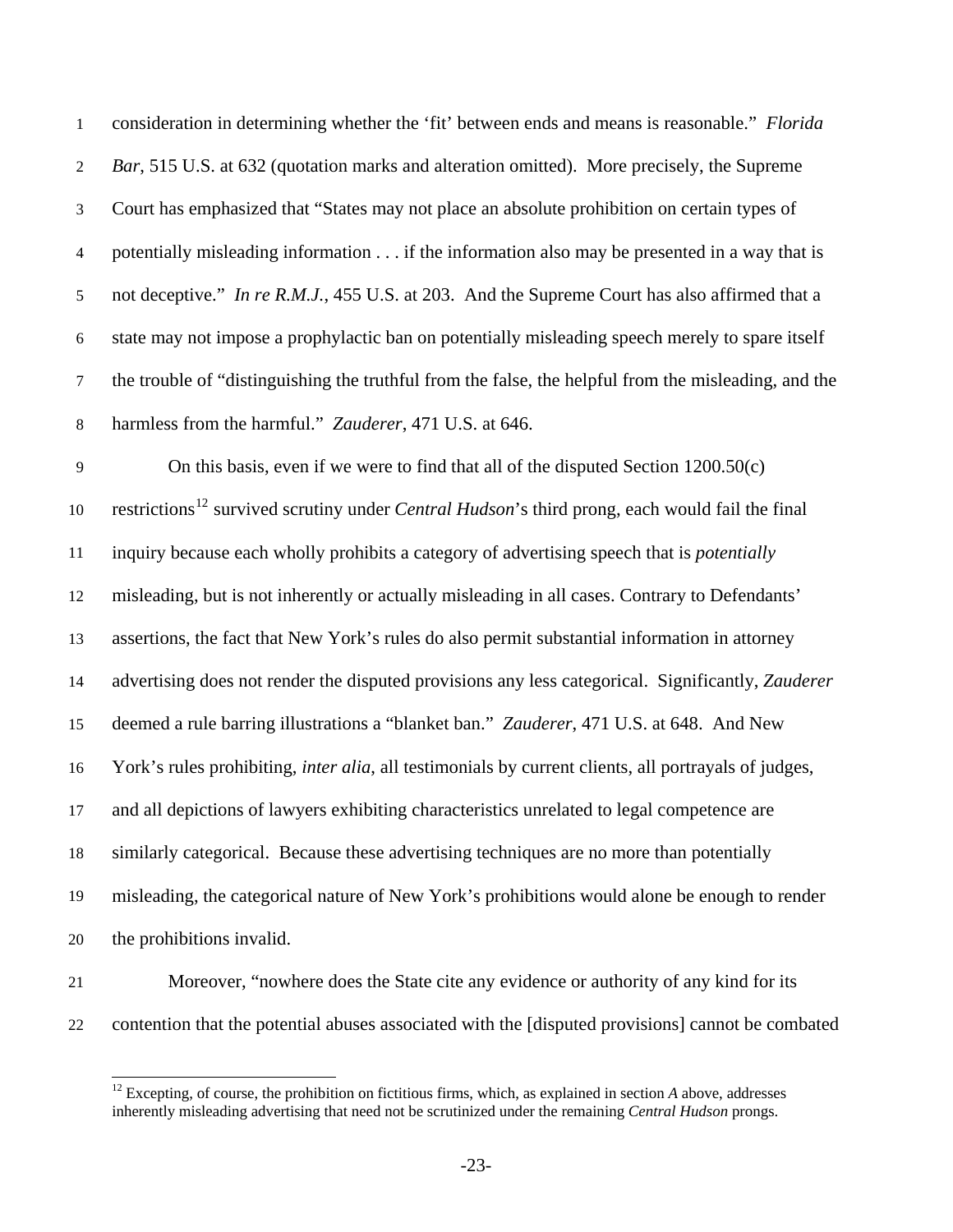| $\mathbf{1}$   | by any means short of a blanket ban." Zauderer, 471 U.S. at 648; see also Peel, 496 U.S. at 109    |
|----------------|----------------------------------------------------------------------------------------------------|
| $\overline{2}$ | (noting that the mere potential for misleading "does not satisfy the State's heavy burden of       |
| $\mathfrak{Z}$ | justifying a categorical prohibition"). As the District Court observed, the State could have, for  |
| $\overline{4}$ | example, required disclaimers similar to the one already required for fictional scenes. Alexander, |
| 5              | 634 F.Supp.2d at 250; see N.Y. Comp. Codes R. & Regs., tit. 22, § 1200.50(c)(4) (fictional         |
| 6              | scenes). Nothing in the record suggests that such disclaimers would have been ineffective.         |
| $\tau$         | The materials in the record show, instead, that disclaimers and other regulations short of         |
| $8\,$          | content-based bans were in fact suggested. The Task Force "agreed at the outset to deal in         |
| 9              | practical solutions (i.e., generally strengthening existing disclaimers and requiring further      |
| $10\,$         | disclosures) without adding content-based restrictions." (Task Force Report 2) Nearly all of the   |
| 11             | Report's recommendations followed this general rule. And in comments responding to New             |
| $12\,$         | York's draft rules, the Federal Trade Commission, "which has a long history of reviewing claims    |
| 13             | of deceptive advertising," Peel, 496 U.S. at 105, similarly stated its belief that New York could  |
| 14             | adequately protect consumers "using less restrictive means such as requiring clear and prominent   |
| 15             | disclosure of certain information." (Letter from the FTC's Office of Policy Planning, Bureau of    |
| 16             | Consumer Protection, and Bureau of Economics to Michael Colodner, Office of Court                  |
| 17             | Administration (Sept. 14, 2006))                                                                   |
|                |                                                                                                    |

18 19 20 21 22 Defendants have failed to carry their burden with respect to *Central Hudson*'s final prong. We therefore conclude, like the District Court, that the disputed portions of subsections  $1200.50(c)(1)$ , (3), (5), and (7) are unconstitutional. In so doing, we return this matter to the Appellate Division, where that body may "take a 'second look' with the eyes of the people on it. Calabresi, *Foreward*, *supra*, at 104.

23

-24-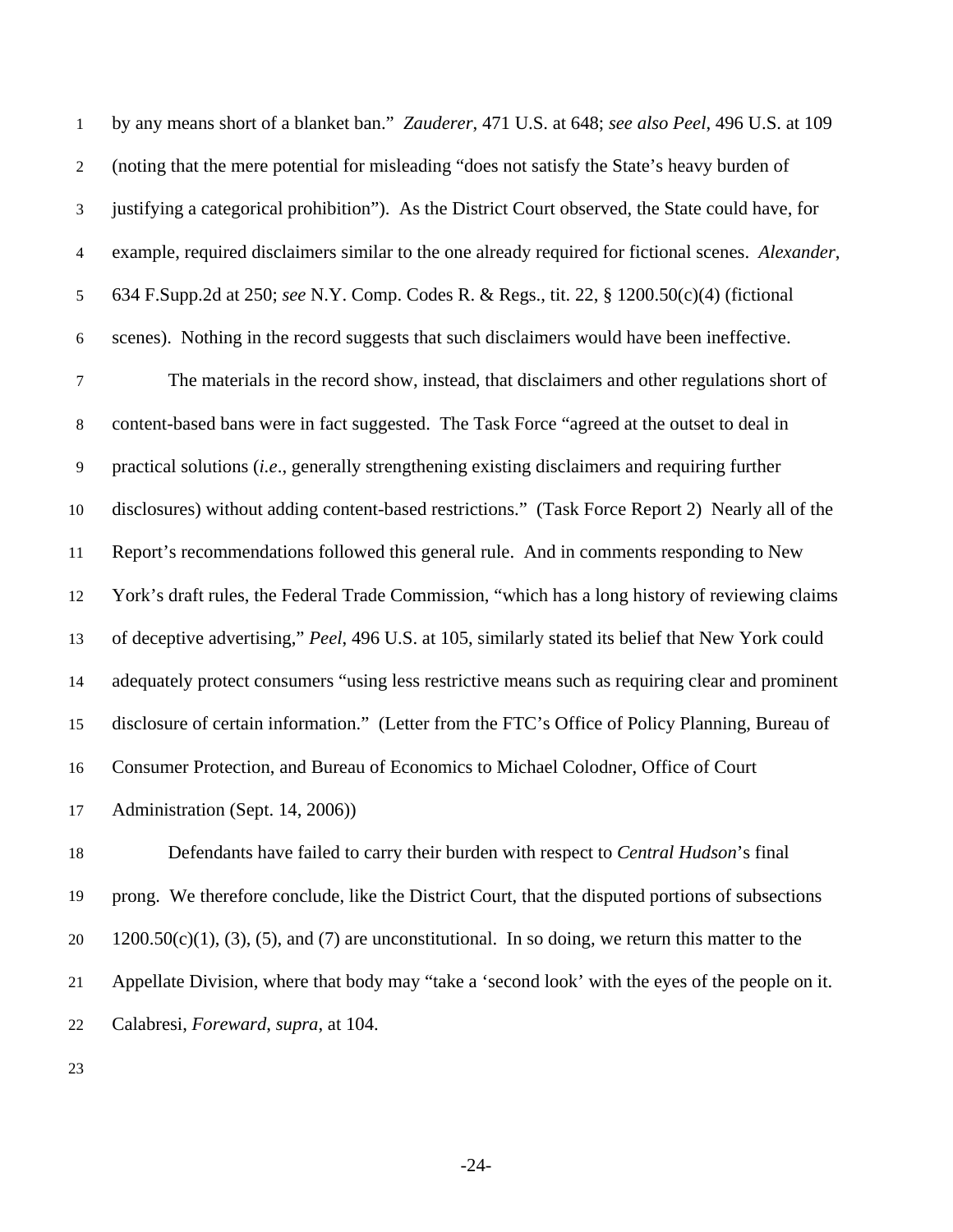# 1 *C.* Central Hudson *and the Moratorium Provisions*

| $\sqrt{2}$ | Plaintiffs' cross-appeal challenges the District Court's decision upholding New York's                       |
|------------|--------------------------------------------------------------------------------------------------------------|
| 3          | time-limited moratorium on solicitation of accident victims or their families. "In cases where a             |
| 4          | legal filing is required within thirty days, the moratorium is limited to a fifteen-day cooling off          |
| 5          | period." Alexander, 634 F.Supp.2d at 253. New York's moratorium provisions apply to all                      |
| $\sqrt{6}$ | media through which an attorney might initiate communication "directed to, or targeted at, a                 |
| 7          | specific recipient or group of recipients." N.Y. Comp. Codes R. & Regs., tit. 22, § 1200.52(b).              |
| $\,8\,$    | Consistent with the regulations as written and with counsel's concessions at oral                            |
| 9          | argument, we construe the moratorium provision as inapplicable to (a) broad, generalized                     |
| 10         | mailings (Oral Arg. $\sim$ 12:06:18); (b) general advertisements conveying an attorney's experience          |
| 11         | in handling personal-injury suits, even when these advertisements appear near news stories in a              |
| 12         | newspaper that the attorney knows will be filled with coverage of a particular accident (Oral Arg.           |
| 13         | ~12:02:38-12:03:00) <sup>13</sup> ; or (c) advertisements informing readers of an attorney's past experience |
| 14         | with a particular product where that product has caused repeated personal-injury problems (as                |
| 15         | with the Dalkon Shield advertisement at issue in Zauderer). (Oral Arg. ~12:04:11)                            |
| 16         | We turn now to the remaining <i>Central Hudson</i> inquiries relevant to the moratorium                      |
| 17         | provision.                                                                                                   |
| 18         | 1. State Interest                                                                                            |
| 19         | In Florida Bar, the Supreme Court recognized as a substantial state interest "protecting                     |
| 20         | the privacy and tranquility of personal injury victims and their loved ones against intrusive,               |

<span id="page-24-0"></span>21 unsolicited contact by lawyers." *Florida Bar*, 515 U.S. at 624. That case considered a thirty-day

-

<sup>13</sup> It is unclear whether the moratorium provisions apply to "meta tagging," a process by which one can insert nonvisible HTML code into a website or web advertisement. By use of a meta tag, for example, a lawyer can design a general advertisement that appears when one searches for information regarding a specific incident. The parties have not briefed whether the moratorium provisions prohibit meta tagging, or if they do prohibit meta tagging, whether the prohibition is constitutional. Accordingly, we express no opinion on either question.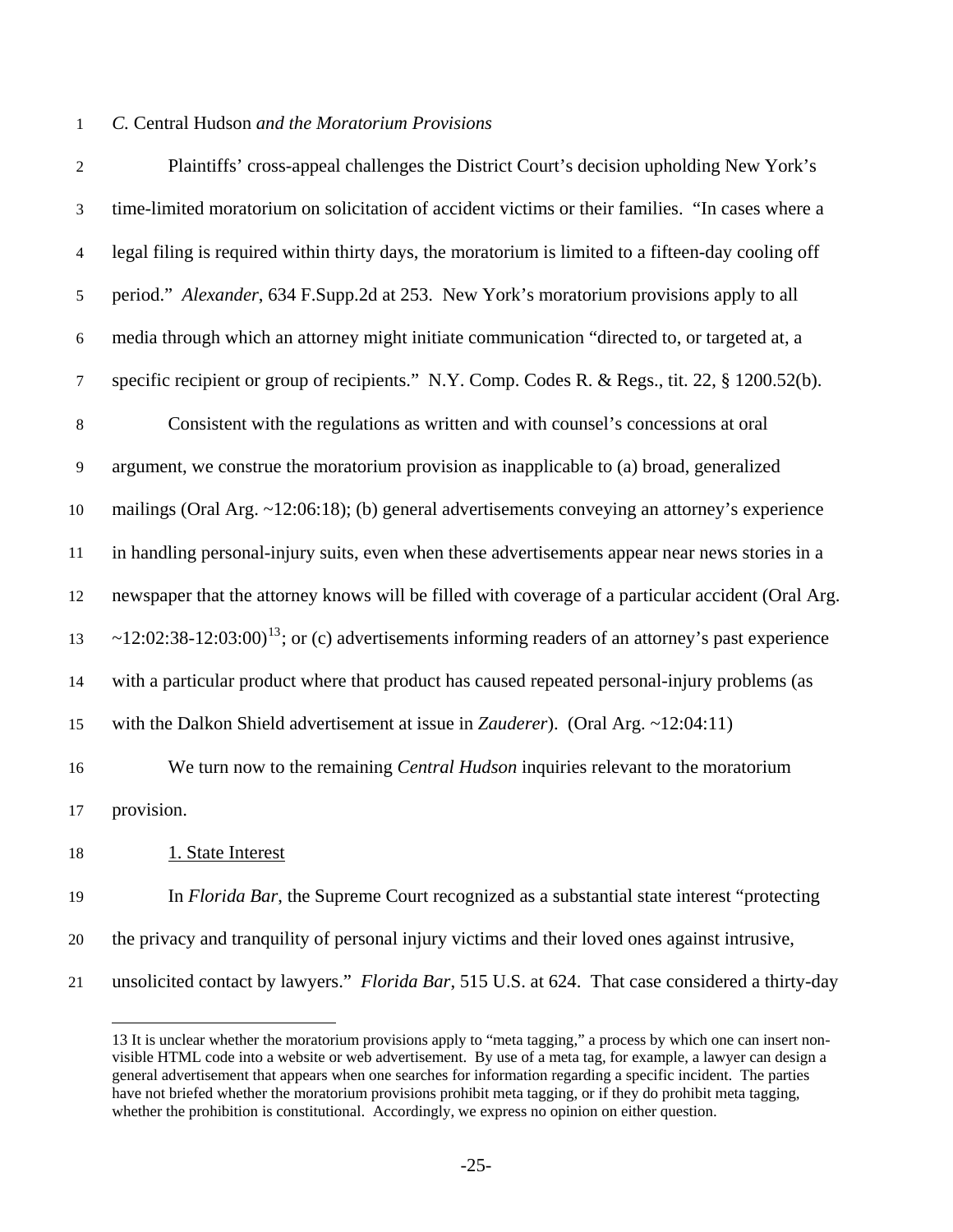moratorium on direct-mail solicitation of accident victims (or their families). This case similarly involves a moratorium on contacting accident victims (and their families). The Task Force Report, which Defendants considered, recommended a limited moratorium because "the cooling off requirement would be beneficial in removing a source of annoyance and offense to those already troubled by an accident or similar occurrence." (Task Force Report 62-63) *Florida Bar* makes clear that Defendants' stated interest is substantial, and the Task Force Report indicates that that interest is genuinely asserted. The moratorium provisions thus meet the requirements of *Central Hudson*'s substantial interest prong. 1 2 3 4 5 6 7 8 9 2. Materially Advanced 10 11 12 13 14 15 16 17 *Florida Bar* upheld Florida's moratorium rule, which is similar to the New York provisions before us. Several other states have since adopted analogous regulations prohibiting targeted solicitation of accident victims for specific periods of time.<sup>[14](#page-25-0)</sup> The Task Force Report, based in part on the practices of these states, recommended a fifteen-day "cooling-off period" during which direct-mail solicitation of accident victims would be prohibited. (Task Force Report, App. I, 4) New York's moratorium provisions seek to address the same harms that the *Florida Bar* Court recognized in upholding a thirty-day ban on direct-mail solicitations. And the New York provisions seek to address those harms through similar means—a time-limited

-

<span id="page-25-0"></span><sup>&</sup>lt;sup>14</sup> *See, e.g.*, Ariz. Rules of Prof'l Conduct R. 7.3(b)(3) (prohibiting "written, recorded or electronic communication or by in-person, telephone or real-time electronic" solicitation where "the solicitation relates to a personal injury or wrongful death and is made within thirty (30) days of such occurrence"); Conn. Rules of Prof'l Conduct R. 7.3(b)(5) (imposing a forty-day moratorium on "written or electronic communication concern[ing] an action for personal injury or wrongful death"); Ga. Rules of Prof'l Conduct R. 7.3(a)(3) (imposing a thirty-day moratorium on "written communication concern[ing] an action for personal injury or wrongful death"); La. Rules of Prof'l Conduct R. 7.3(b)(iii)(C) (imposing a thirty-day moratorium on communication "concern[ing] an action for personal injury or wrongful death"); Mo. Rules of Prof'l Conduct 7.3(c)(4) (prohibiting written solicitation, including by e-mail, "concern[ing] an action for personal injury or wrongful death . . . if the accident or disaster occurred less than 30 days prior to the solicitation"); Tenn. Rules of Prof'l Conduct R. 7.3(b)(3) (prohibiting solicitation of "professional employment from a potential client by written, recorded, or electronic communication or by in-person, telephone, or real-time electronic contact" if "the communication concerns an action for personal injury, worker's compensation, wrongful death, or otherwise relates to an accident or disaster involving the person to whom the communication is addressed . . . unless the accident or disaster occurred more than thirty (30) days prior to the mailing or transmission of the communication").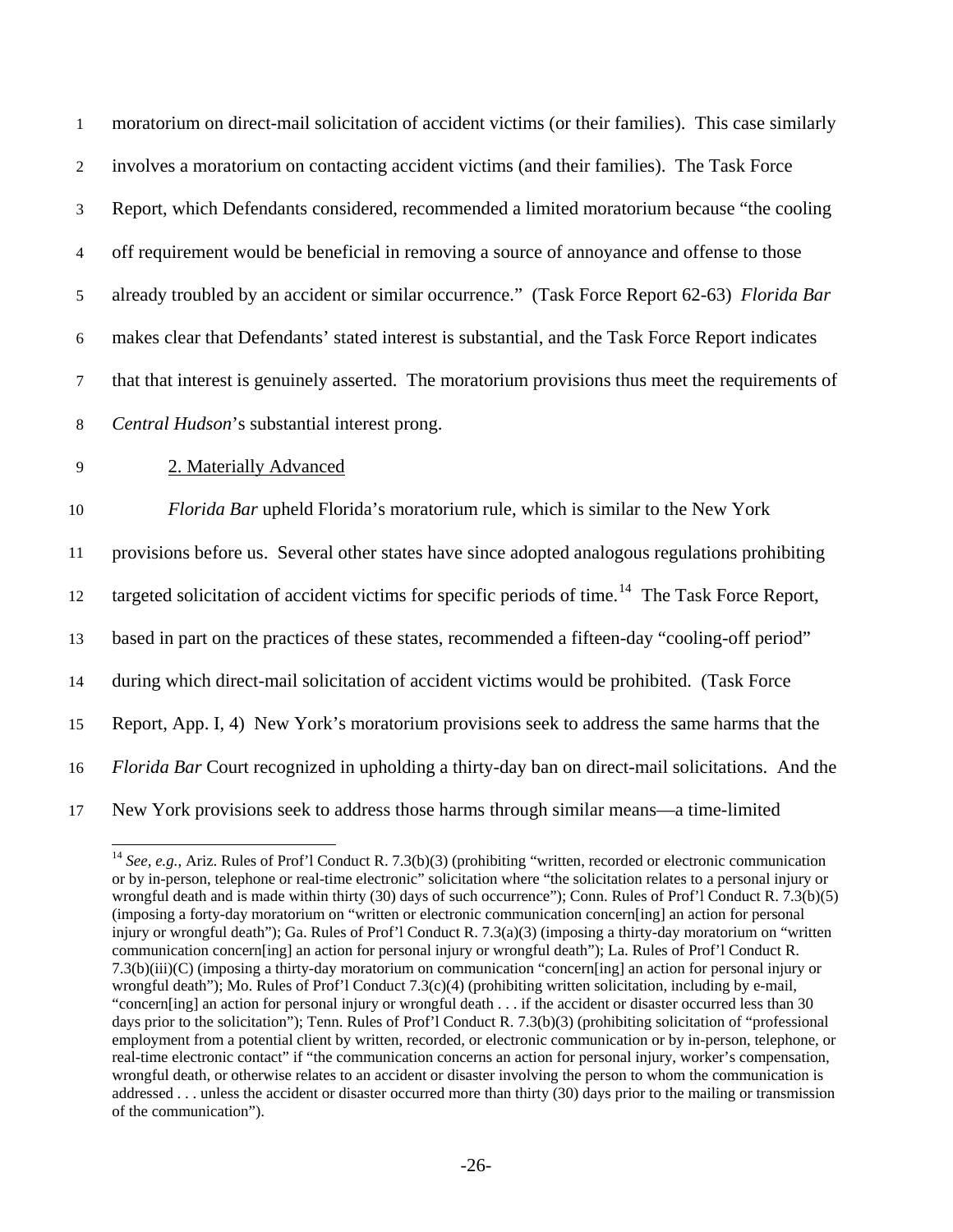moratorium on targeted solicitation of potential clients. *Florida Bar* makes clear that such means materially advance the state's interest. We conclude, therefore, that Defendants have met their burden under this prong of *Central Hudson*. *See Moore v. Morales*, 63 F.3d 358, 361-62 (5th Cir. 1995) (relying largely on *Florida Bar* in upholding a rule prohibiting attorneys, physicians, and other professionals from soliciting accident victims within thirty days following the accident). 1 2 3 4 5 6

-

#### 7 3. Narrowly Tailored

8 9 10 11 12 13 14 15 16 17 18 19 20 21 22 Were New York's moratorium provisions limited to direct-mail solicitation, there would be little question as to their constitutionality. *See Falanga v. State Bar of Georgia*, 150 F.3d 1333, 1340-41 (11th Cir. 1998). But New York's moratorium is not so limited. As the District Court recognized, "The moratorium provisions in this case extend by their plain language to television, radio, newspaper, and website solicitations that are directed to or targeted at a specific recipient or group of recipients." *Alexander*, 634 F.Supp.2d at 253. The Supreme Court has in some circumstances favored a technology-specific approach to the First Amendment. *See United States v. Playboy Entm't Group, Inc.*, 529 U.S. 803, 813 (2000) ("Cable television, like broadcast media, presents unique problems, which inform our assessment of the interests at stake, and which may justify restrictions that would be unacceptable in other contexts."); *Reno v. ACLU*, 521 U.S. 844, 868 (1997) ("[E]ach medium of expression may present its own problems." (quotation marks and alteration omitted)); *FCC v. League of Women Voters of Ca.*, 468 U.S. 367, 377 (1984) ("[W]e have recognized that 'differences in the characteristics of new media justify differences in the First Amendment standards applied to them."" (quoting *Red Lion Broad. Co. v. FCC*, 395 U.S. 367, 386 (1969))).<sup>[15](#page-26-0)</sup>

<span id="page-26-0"></span><sup>15</sup> *See also Bolger v. Youngs Drug Prods. Corp.*, 463 U.S. 60, 74 (1983) ("[T]he special interest of the federal government in regulation of the broadcast media does not readily translate into a justification for regulation of other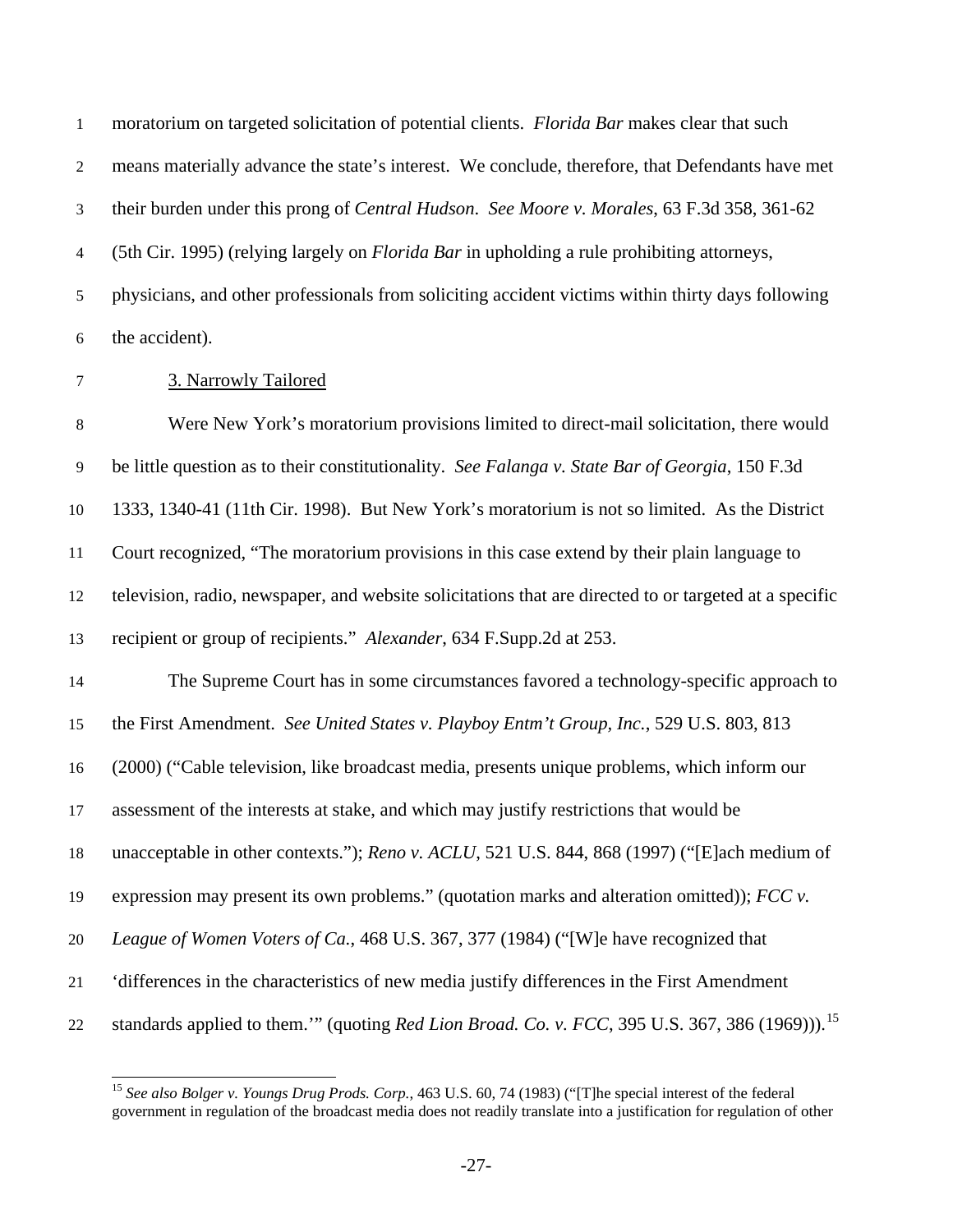Different media may present unique attributes that merit a tailored First Amendment analysis. *But see* Jim Chen, *Conduit-Based Regulation of Speech*, 54 Duke L.J. 1359, 1360 (2005) ("[A] constitutional jurisprudence that minimizes reliance on conduit-based distinctions best protects free speech."). 1 2 3 4

| $\mathfrak{S}$ | But the differences among media may or may not be relevant to the First Amendment                  |
|----------------|----------------------------------------------------------------------------------------------------|
| $6\,$          | analysis depending on the challenged restrictions. Compare Sable Commc'ns of Ca., Inc. v.          |
| $\tau$         | FCC, 492 U.S. 115, 128 (1989) ("Unlike an unexpected outburst on a radio broadcast, the            |
| $8\,$          | message received by one who places a call to a dial-a-porn service is not so invasive or           |
| 9              | surprising that it prevents an unwilling listener from avoiding exposure to it."), with Reno, 521  |
| 10             | U.S. at 875–76 (likening regulations seeking to protect minors from harmful material on the        |
| 11             | Internet to regulations on obscene commercial telephone recordings), and Sable Commc'ns, 492       |
| 12             | U.S. at 125 (likening obscene commercial telephone recordings to obscene commercial                |
| 13             | mailings); cf. Shapero v. Ky. Bar Ass'n, 486 U.S. 466, 473 (1988) ("Our lawyer advertising cases   |
| 14             | have never distinguished among various modes of written advertising to the general public.").      |
| 15             | In the context before us, we eschew a technology-specific approach to the First                    |
| 16             | Amendment and conclude that New York's moratorium provisions—as we construe them—                  |
| 17             | survive constitutional scrutiny notwithstanding their applicability across the technological       |
| 18             | spectrum. We focus first on the potential differences among media as to the degree of              |
| 19             | affirmative action needed to be taken by the targeted recipient to receive the material Plaintiffs |
| 20             | seek to send. For many media forms, it is about the same. Thus, to us, the affirmative act of      |

-

means of communication."); *FCC v. Pacifica Found*., 438 U.S. 726, 748 (1978) ("We have long recognized that each medium of expression presents special First Amendment problems."); *S.E. Promotions, Ltd. v. Conrad*, 420 U.S. 546, 557 (1975) ("Each medium of expression . . . must be assessed for First Amendment purposes by standards suited to it . . . .").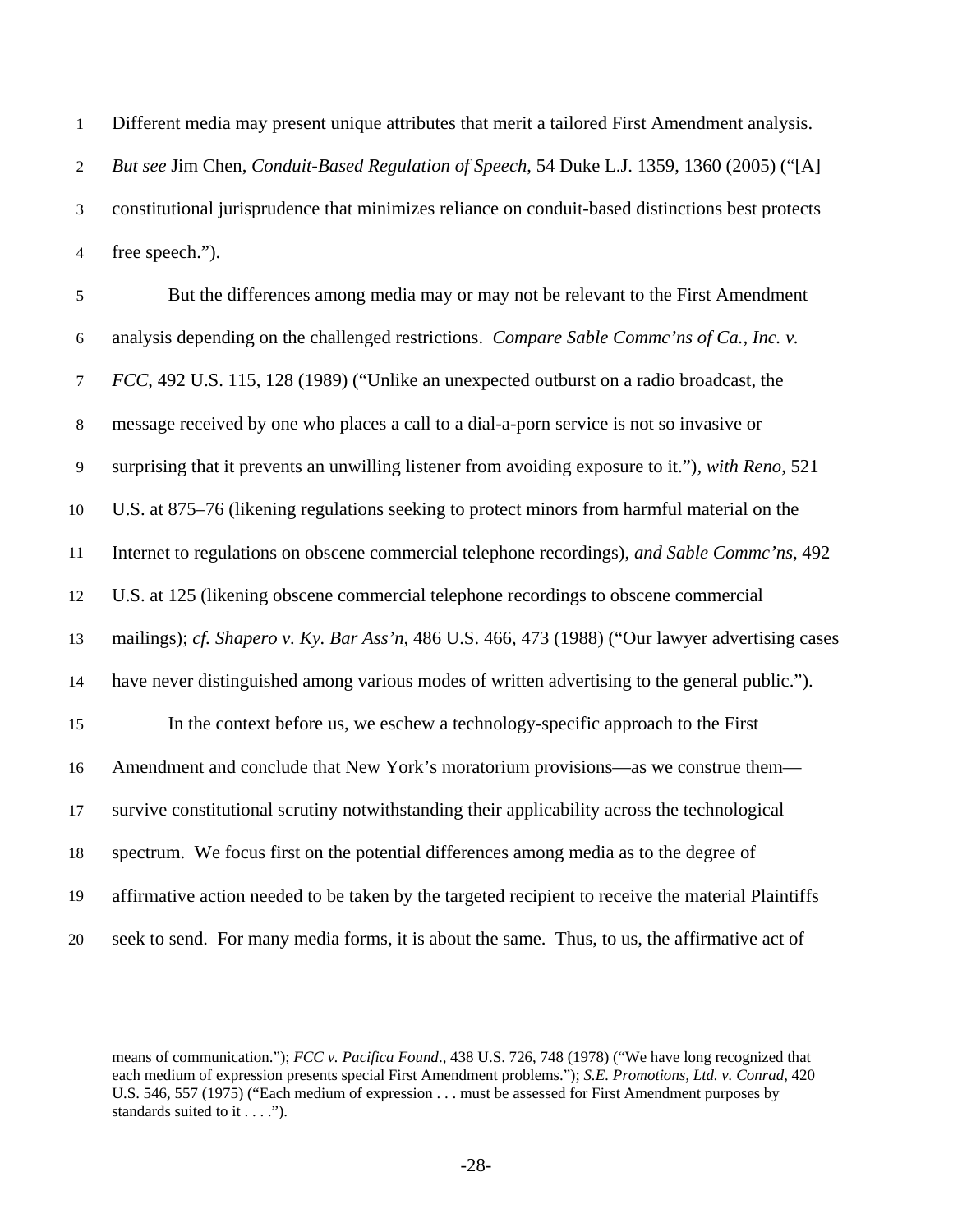walking to one's mailbox and tearing open a letter seems no greater than walking to one's front step and picking up the paper or turning on a knob on a television or radio. 1 2

-

3 4 5 6 7 8 9 10 11 12 13 14 15 16 17 18 It is true that the Internet may appear to require more affirmative acts on the part of the user in order to recover content (and is therefore perhaps entitled to greater First Amendment protection insofar as users are soliciting information, rather than being solicited). But regardless of whether this characterization was once accurate, it no longer is so. E-mail has replaced letters; newspapers are often read online; radio streams online; television programming is broadcast on the Web; and the Internet can be connected to television. *See* Christopher S. Yoo, *The Rise and Demise of the Technology-Specific Approach to the First Amendment*, 91 Geo. L.J. 245, 248 (2003) ("[T]he impending shift of all networks to packet switched technologies promises to cause all of the distinctions based on the means of conveyance and the type of speech conveyed to collapse entirely."). Furthermore, Internet searches do not bring a user immediately to the desired result without distractions. Advertisements may appear with the user's search results; pop-up ads appear on web pages; and Gmail (Google's e-mail service) creates targeted advertising based on the keywords used in one's e-mail. In such a context, an accident victim who describes her experience in an e-mail might very well find an attorney advertisement targeting victims of the specific accident on her computer screen.<sup>[16](#page-28-0)</sup> States are increasingly responding to these expanded and expanding roles of the Internet.

19 Several already apply existing attorney professional responsibility rules to electronic and Internet

- 20 advertisements and solicitations. *See* Amy Haywood & Melissa Jones, *Navigating a Sea of*
- <span id="page-28-0"></span>21 *Uncertainty: How Existing Ethical Guidelines Pertain to the Marketing of Legal Services over*

<sup>&</sup>lt;sup>16</sup> At present, Gmail's algorithm for placing targeted advertisements next to e-mail messages omits such ads where an e-mail message mentions a catastrophic event or tragedy. *See* More on Gmail and Privacy, Jan. 2007, http://mail.google.com/mail/help/about\_privacy.html. It is by no means certain, however, (a) that Google will continue such a policy, (b) that the algorithm runs without flaws, or (c) that other e-mail providers will exercise similar good taste.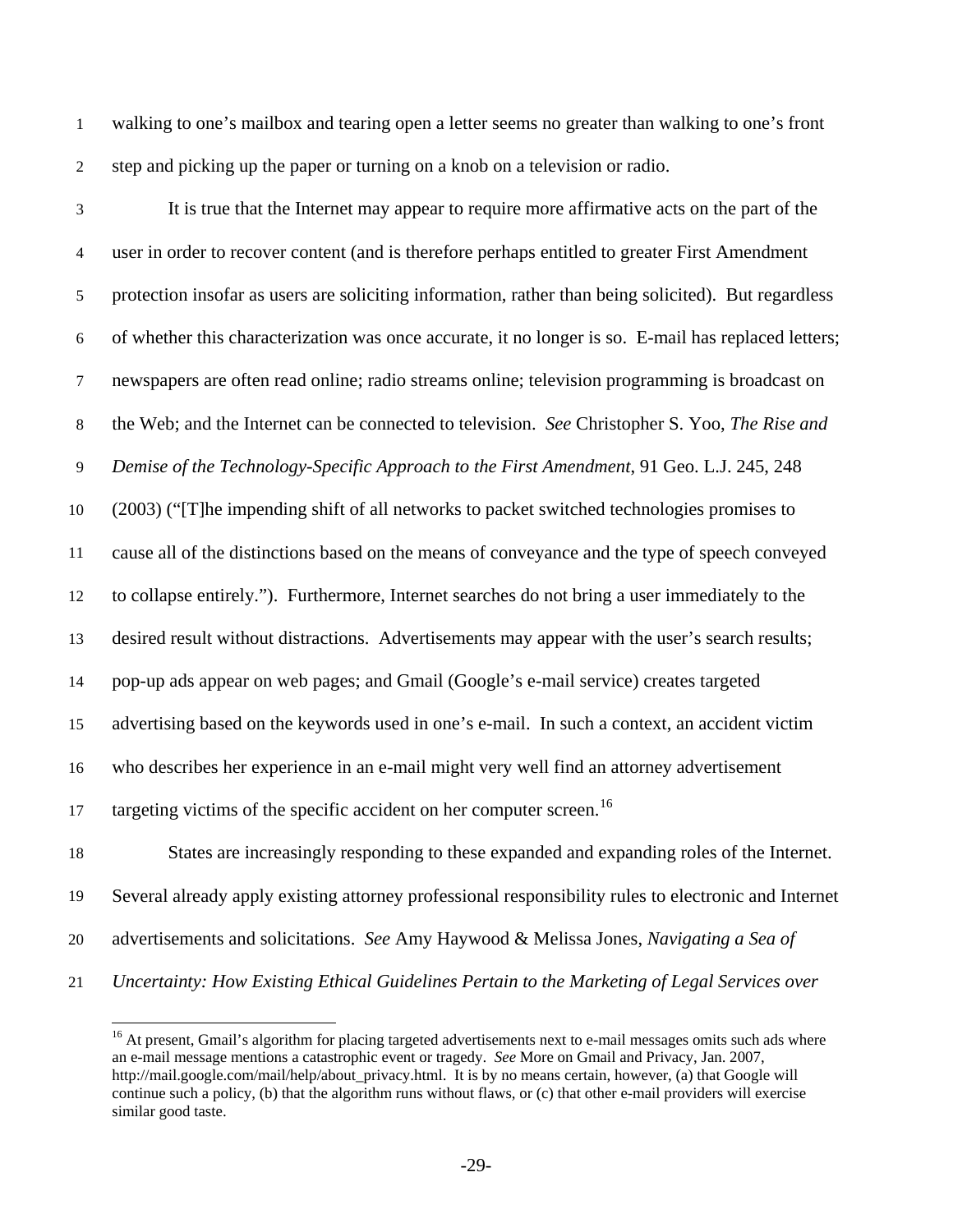| $\mathbf{1}$     | the Internet, 14 Geo. J. Legal Ethics, 1099, 1113 (2001) ("[I]t can be assumed that Internet use in          |
|------------------|--------------------------------------------------------------------------------------------------------------|
| $\overline{2}$   | the context of legal marketing will generally invoke all ethics rules relating to advertising and            |
| 3                | solicitation."). <sup>17</sup> Texas and Florida have also added language to their disciplinary rules        |
| $\overline{4}$   | specifically to address attorney solicitation via the Internet. <sup>18</sup> The New York Task Force Report |
| 5                | reached the same conclusion. The Report repeatedly stated that "on-line advertisements and                   |
| $\boldsymbol{6}$ | websites are not materially different than typical" printed advertisements, and that the rules               |
| $\tau$           | should be enforced equally across media. (Task Force Report 54-55) In so doing, the Report                   |
| $8\,$            | "demonstrate[d] that the harms it recites are real and its restriction will in fact alleviate them to a      |
| 9                | degree." Florida Bar, 515 U.S. at 626 (quotation marks omitted).                                             |
| $10\,$           | Accordingly, we conclude that even acknowledging that differences among media may                            |
| 11               | be significant in some First Amendment analyses, they are not so in this case. Three aspects of              |
| 12               | the Supreme Court's analysis in Florida Bar are of particular relevance to our determination that            |
| 13               | the harms identified in that case, and put forth by Defendants in this case, are just as compelling          |
| 14               | with respect to targeted attorney advertisements on television, radio, newspapers, and the                   |
| 15               | Internet as they are in justifying a ban on targeted mailings of attorney advertisements.                    |
| 16               | a. Porcelain Hearts                                                                                          |
| 17               | The Supreme Court has recognized the particular sensitivity of people to targeted                            |
| 18               | (plaintiff's) attorney advertisements during periods of trauma. To the extent that the attorney              |
| 19               | advertisements, regardless of the media through which they are communicated, are directed                    |
| 20               | toward the same sensitive people, there is no reason to distinguish among the mode of                        |
|                  |                                                                                                              |

-

<span id="page-29-0"></span><sup>&</sup>lt;sup>17</sup> *See, e.g.*, S.C. Ethics Op. 99-04 (1999) (advertising); Mass. Ethics Op. 98-2 (1998) (advertising and solicitation); Iowa Ethics Op. 96-1 (1996) (advertising); Pa. Ethics Op. 96-17 (1996) (advertising).

<span id="page-29-1"></span><sup>&</sup>lt;sup>18</sup> See Amendments to Rules Regulating the Florida Bar—Advertising Rules, 762 So.2d 392 (Fla. 1999); Tex. Disciplinary Rules of Prof'l Conduct, Interpretive Cmt. 17 (1996, rev. May 2003).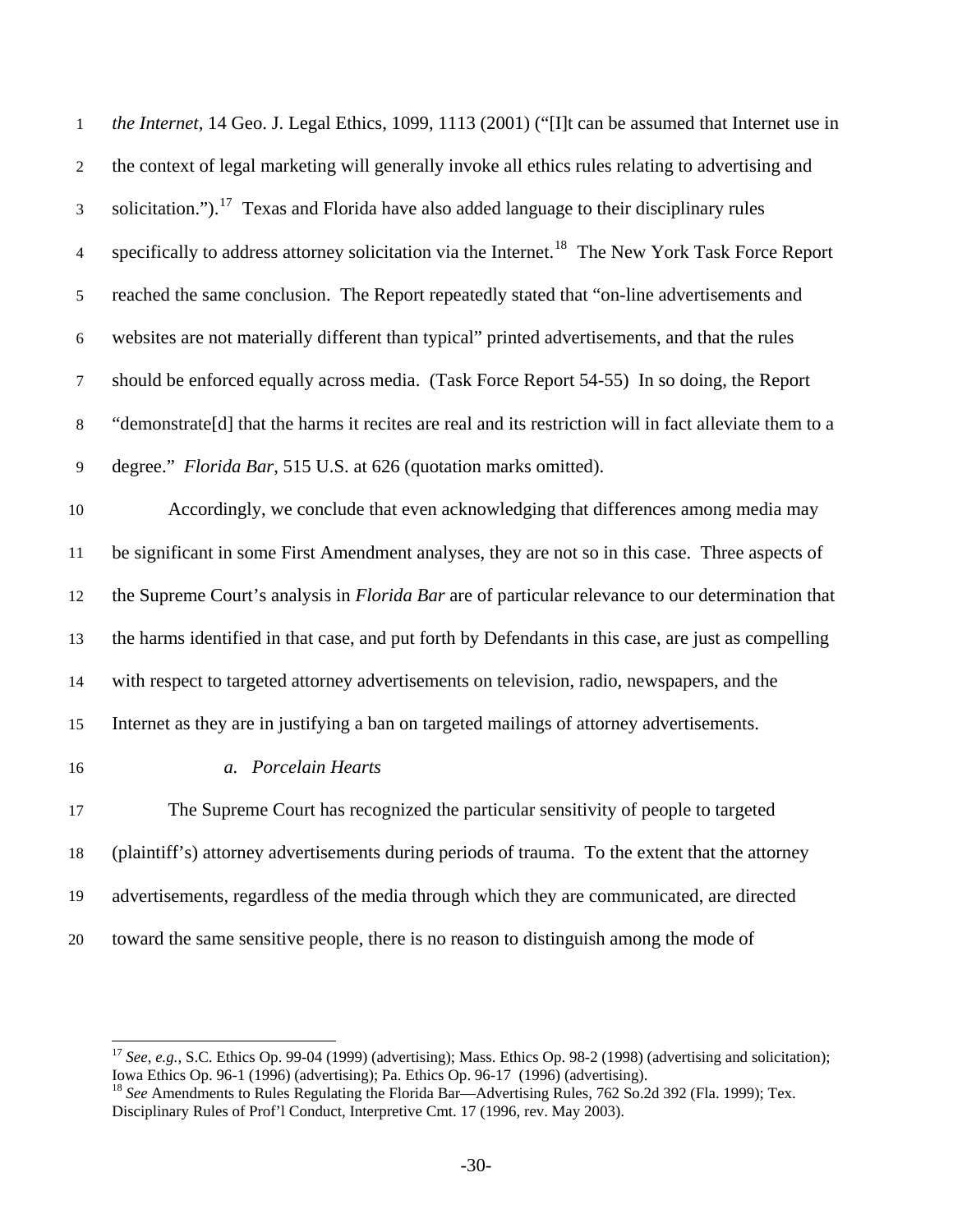communication. Depending on the individual recipient, the printed word may be a likely to offend as images on a screen or in newspapers. 1 2

3 4 5 6 7 8 9 10 In *Florida Bar*, the Court recognized the state's "substantial interest . . . in protecting injured Floridians from invasive conduct by lawyers." 515 U.S. at 635. As the dissent in *Florida Bar* pointed out, the primary distinction between the targeted letters at issue in *Florida Bar* and the untargeted letters at issue in *Shapero v. Kentucky Bar Association*, 486 U.S. 466 (1988), was that "victims or their families will be offended by receiving a [targeted] solicitation during their grief and trauma." *Florida Bar*, 515 U.S. at 638. The dissent argued that the majority should not "allow restrictions on speech to be justified on the ground that the expression might offend the listener." *Id*.

11 12 13 14 15 16 17 18 19 But the majority of the Supreme Court in *Florida Bar* held otherwise. It focused on a subset of the public in analyzing the First Amendment: essentially, a First Amendment analogue to tort law's thin-skull plaintiffs, those who have a "porcelain heart." Some accident victims and their families might welcome targeted solicitations that inform them of their legal rights immediately after the accident (particularly when insurance companies may already be knocking on their doors). Other accident victims and their families might be perturbed—but not outraged—by the targeted solicitations. The Supreme Court, however, tailored First Amendment law, in the context of attorney solicitations, to the most sensitive members of the public. It is with these porcelain hearts in mind that we must evaluate New York's moratorium.

20

*b. Wemmick's Castle*[19](#page-30-0)

21

<span id="page-30-0"></span>22

-

 In addition to a heightened concern for public sensitivity to potentially offensive attorney communications, the Court in *Florida Bar* upheld the moratorium in part because of its belief

<sup>&</sup>lt;sup>19</sup> In Charles Dickens' "Great Expectations," the character of Mr. Wemmick has a home that is literally his castle, complete with a drawbridge and moat that are used to separate his lives inside and outside the home.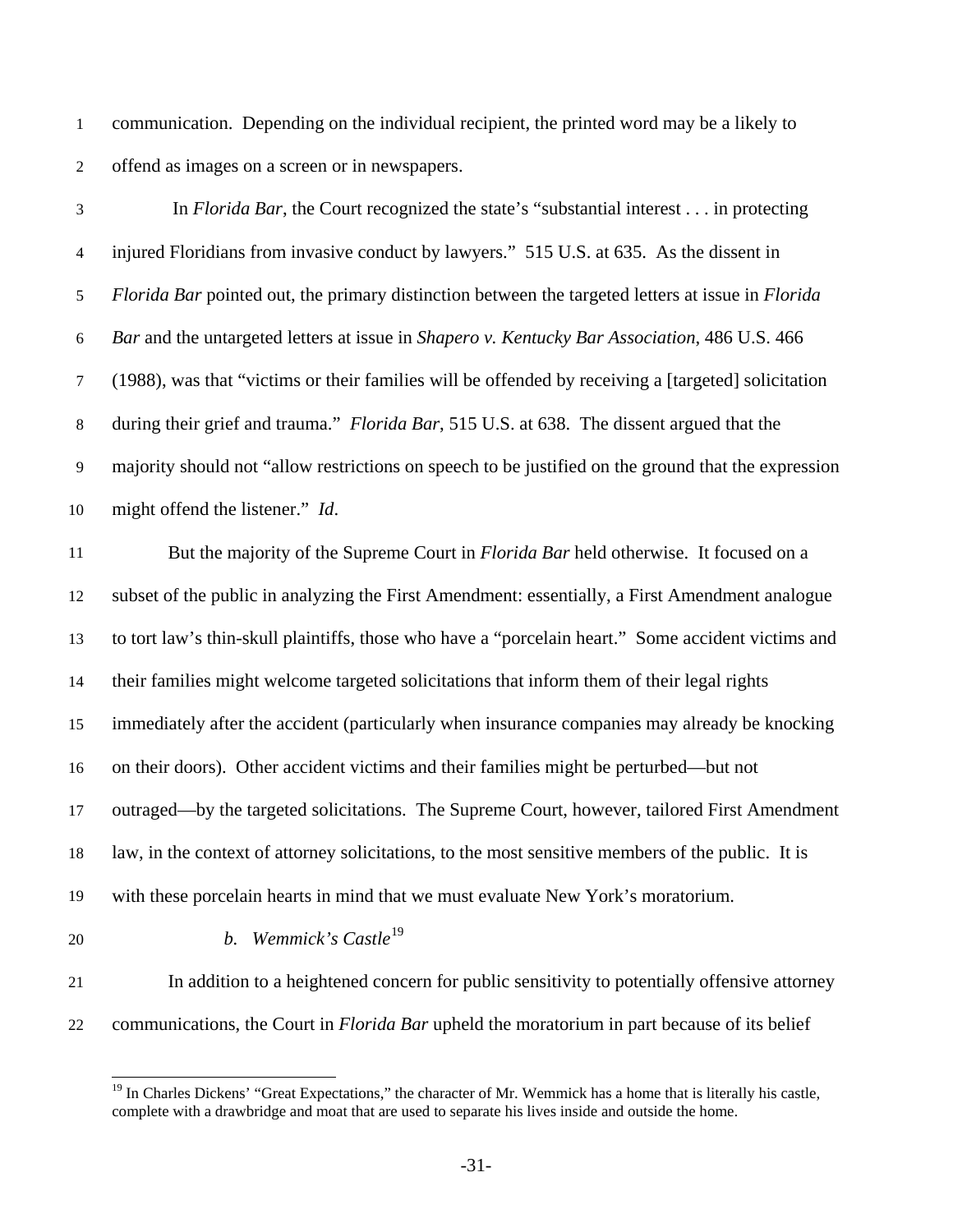| $\mathbf{1}$                                                     | that people should be given more of an option to avoid offensive speech in the privacy of their                                                                                                                                                                                                                                                                                                                                                                                                                                                                                                                                                                                                                                                                                                                                   |
|------------------------------------------------------------------|-----------------------------------------------------------------------------------------------------------------------------------------------------------------------------------------------------------------------------------------------------------------------------------------------------------------------------------------------------------------------------------------------------------------------------------------------------------------------------------------------------------------------------------------------------------------------------------------------------------------------------------------------------------------------------------------------------------------------------------------------------------------------------------------------------------------------------------|
| $\overline{2}$                                                   | homes. See Florida Bar, 515 U.S. at 625 ("[W]e have consistently recognized that the State's                                                                                                                                                                                                                                                                                                                                                                                                                                                                                                                                                                                                                                                                                                                                      |
| $\mathfrak{Z}$                                                   | interest in protecting the well-being, tranquility, and privacy of the home is certainly of the                                                                                                                                                                                                                                                                                                                                                                                                                                                                                                                                                                                                                                                                                                                                   |
| $\overline{4}$                                                   | highest order in a free and civilized society." (quotation marks and alterations omitted)).                                                                                                                                                                                                                                                                                                                                                                                                                                                                                                                                                                                                                                                                                                                                       |
| $\sqrt{5}$                                                       | In this respect, the Court was adhering to a long-held position:                                                                                                                                                                                                                                                                                                                                                                                                                                                                                                                                                                                                                                                                                                                                                                  |
| 6<br>7<br>$\,8\,$<br>9<br>10<br>11<br>12<br>13<br>14<br>15<br>16 | One important aspect of residential privacy is protection of the unwilling listener.<br>Although in many locations, we expect individuals simply to avoid speech they<br>do not want to hear, the home is different. "That we are often 'captives' outside<br>the sanctuary of the home and subject to objectionable speech does not mean<br>we must be captives everywhere." Rowan v. U.S. Post Office Dep't, 397 U.S.<br>728, 738, 90 S. Ct. 1484, 1491, 25 L.Ed.2d 736 (1970). Instead, a special benefit<br>of the privacy all citizens enjoy within their own walls, which the State may<br>legislate to protect, is an ability to avoid intrusions. Thus, we have repeatedly held<br>that individuals are not required to welcome unwanted speech into their own<br>homes and that the government may protect this freedom. |
| 17                                                               | Frisby v. Schultz, 487 U.S. 474, 484-85 (1988) (some internal citations omitted); Rowan v. U.S.                                                                                                                                                                                                                                                                                                                                                                                                                                                                                                                                                                                                                                                                                                                                   |
| 18                                                               | Post Office Dep't, 397 U.S. 728, 737 ("The ancient concept that 'a man's home is his castle' into                                                                                                                                                                                                                                                                                                                                                                                                                                                                                                                                                                                                                                                                                                                                 |
| 19                                                               | which 'not even the king may enter' has lost none of its vitality, and none of the recognized                                                                                                                                                                                                                                                                                                                                                                                                                                                                                                                                                                                                                                                                                                                                     |
| 20                                                               | exceptions includes any right to communicate offensively with another."). In Rowan, the                                                                                                                                                                                                                                                                                                                                                                                                                                                                                                                                                                                                                                                                                                                                           |
| 21                                                               | Supreme Court "categorically reject[ed] the argument that a vendor has a right under the                                                                                                                                                                                                                                                                                                                                                                                                                                                                                                                                                                                                                                                                                                                                          |
| 22                                                               | Constitution or otherwise to send unwanted material into the home of another," and held that                                                                                                                                                                                                                                                                                                                                                                                                                                                                                                                                                                                                                                                                                                                                      |
| 23                                                               | "[t]he asserted right of a mailer stops at the outer boundary of every person's domain." <i>Id.</i> at                                                                                                                                                                                                                                                                                                                                                                                                                                                                                                                                                                                                                                                                                                                            |
| 24                                                               | 738.                                                                                                                                                                                                                                                                                                                                                                                                                                                                                                                                                                                                                                                                                                                                                                                                                              |
| 25                                                               | Yet, a letter in a mailbox is no more intrusive than the newspaper in the mailbox, the e-                                                                                                                                                                                                                                                                                                                                                                                                                                                                                                                                                                                                                                                                                                                                         |
| 26                                                               | mail in one's inbox, the television in the living room, the radio in the kitchen, or the Internet in                                                                                                                                                                                                                                                                                                                                                                                                                                                                                                                                                                                                                                                                                                                              |
| 27                                                               | the study. Arguably, mail is directly targeted at a residence, whereas television, radio, and the                                                                                                                                                                                                                                                                                                                                                                                                                                                                                                                                                                                                                                                                                                                                 |
| 28                                                               | Internet may be viewed outside the home. But the Court has seemingly not focused on this                                                                                                                                                                                                                                                                                                                                                                                                                                                                                                                                                                                                                                                                                                                                          |

-32-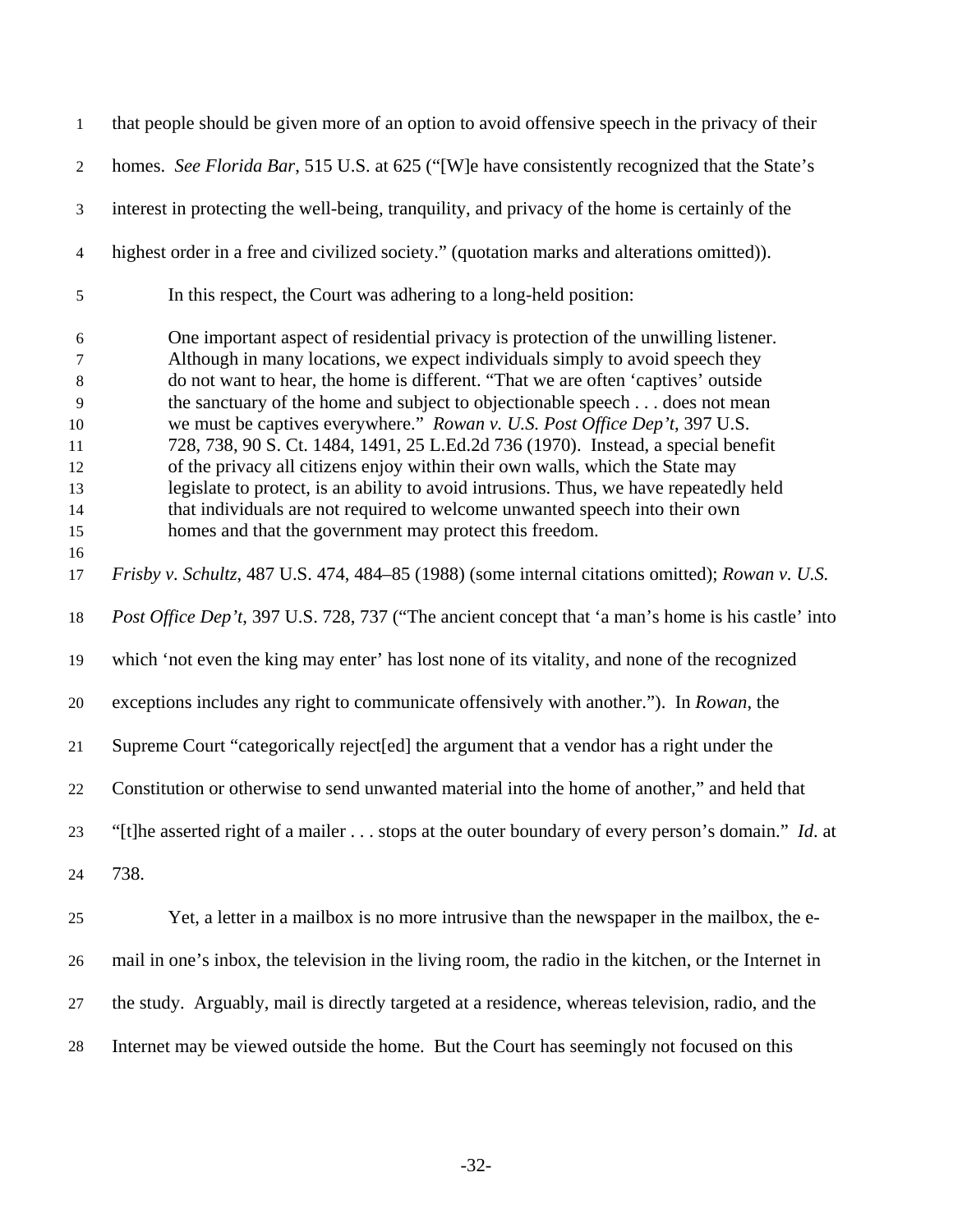| $\mathbf{1}$   | distinction, and, instead, has held that the home should be protected from offensive language that                                                                       |
|----------------|--------------------------------------------------------------------------------------------------------------------------------------------------------------------------|
| $\mathbf{2}$   | disturbs domestic tranquility through the airwaves:                                                                                                                      |
| 3              | Patently offensive, indecent material presented over the airwaves confronts the                                                                                          |
| 4              | citizen, not only in public, but also in the privacy of the home, where the                                                                                              |
| 5              | individual's right to be left alone plainly outweighs the First Amendment rights of                                                                                      |
| 6              | an intruder. Because the broadcast audience is constantly tuning in and out, prior                                                                                       |
| 7              | warnings cannot completely protect the listener or viewer from unexpected                                                                                                |
| $\,8\,$        | program content. To say that one may avoid further offense by turning off the                                                                                            |
| $\overline{9}$ | radio when he hears indecent language is like saying that the remedy for an                                                                                              |
| 10<br>11       | assault is to run away after the first blow. One may hang up on an indecent phone<br>call, but that option does not give the caller a constitutional immunity or avoid a |
| 12             | harm that has already taken place.                                                                                                                                       |
| 13             |                                                                                                                                                                          |
| 14             | FCC v. Pacifica Found., 438 U.S. 726, 748–49 (1978) (internal citation omitted) (upholding the                                                                           |
| 15             | FCC's regulation of radio broadcast); cf. Rowan, 397 U.S. at 736–37 ("[A] mailer's right to                                                                              |
| 16             | communicate must stop at the mailbox of an unreceptive addressee."). Once again, we find no                                                                              |
| 17             | reason to distinguish among these media for our First Amendment analysis.                                                                                                |
| 18             | c. Lawyers' Reputations                                                                                                                                                  |
| 19             | Finally, <i>Florida Bar</i> recognized the state's "substantial interest in preventing the                                                                               |
| 20             | erosion of confidence in the [legal] profession that  repeated invasions [of privacy by lawyers]                                                                         |
| 21             | have engendered." 515 U.S. at 635. The <i>Florida Bar</i> court distinguished between two kinds of                                                                       |
| 22             | direct-mail advertisements: (1) those that cause offense to the recipient and whose harm can "be                                                                         |
| 23             | eliminated by a brief journey to the trash can," id. at 631; see also Bolger, 463 U.S. 60 (rejecting                                                                     |
| 24             | federal ban on direct-mail advertisements for contraceptives), and (2) those whose harmful                                                                               |
| 25             | effects extend beyond the recipient by, for example, tarnishing the reputation of a professional                                                                         |
| 26             | group. See Florida Bar, 515 U.S. at 631 ("The Bar is concerned not with citizens' 'offense' in                                                                           |
| 27             | the abstract, but with the demonstrable detrimental effects that such 'offense' has on the                                                                               |
| 28             | profession it regulates. Moreover, the harm posited by the Bar is as much a function of simple                                                                           |
| 29             | receipt of targeted solicitations within days of accidents as it is a function of the letters' contents.                                                                 |

-33-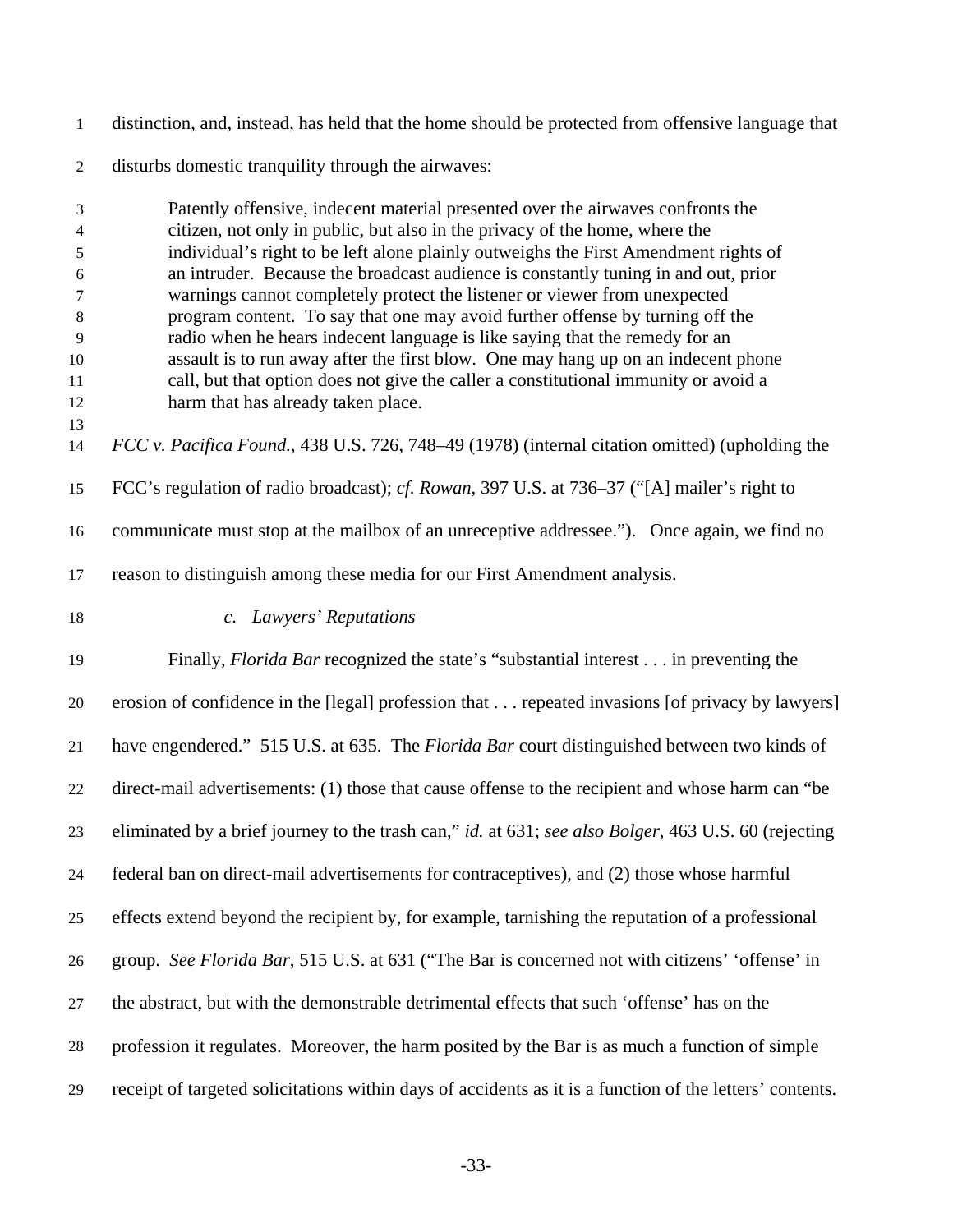Throwing the letter away shortly after opening it may minimize the latter intrusion, but it does little to combat the former." (internal citations omitted)). A solicitation that offends is not likely to be any less detrimental to the reputation of lawyers when spoken aloud, displayed on a computer screen, or conveyed by television. 1 2 3 4

5 6 7 8 9 10 Accordingly, we conclude that ads targeting certain accident victims that are sent by television, radio, newspapers, or the Internet are more similar to direct-mail solicitations, which can properly be prohibited within a limited time frame, than to "an untargeted letter mailed to society at large," which "involves no willful or knowing affront to or invasion of the tranquility of bereaved or injured individuals and simply does not cause the same kind of reputational harm to the profession" as direct mail solicitations. *Florida Bar,* 515 U.S. at 630.

11 12 13 14 15 16 17 18 19 20 21 22 Moreover, we do not find constitutional fault with the 30-day time period during which attorneys may not solicit potential clients in a targeted fashion. As with *Florida Bar*'s "short temporal ban," New York's moratorium permits attorneys to advertise to the general public their expertise with personal injury or wrongful death claims. It thereby fosters reaching the accident victims, so long as these victims are not specifically targeted. It further allows accident victims to initiate contact with attorneys even during the thirty days following an accident. *See Florida Bar*, 515 U.S. at 633. In fact, as *amici* New York State Bar Association point out, New York's moratorium is more narrowly tailored than that of *Florida Bar* insofar as it incorporates the Task Force Report's fifteen-day black-out period, which shortens the moratorium period to fifteen days where an attorney or law firm must make a filing within thirty days of an incident as a legal prerequisite to a particular claim. N.Y. Comp. Codes R. & Regs., tit. 22, §§ 1200.52(e), 1200.36(a), 1200.36(b). No doubt the statute could have been more precisely drawn, but it need

-34-